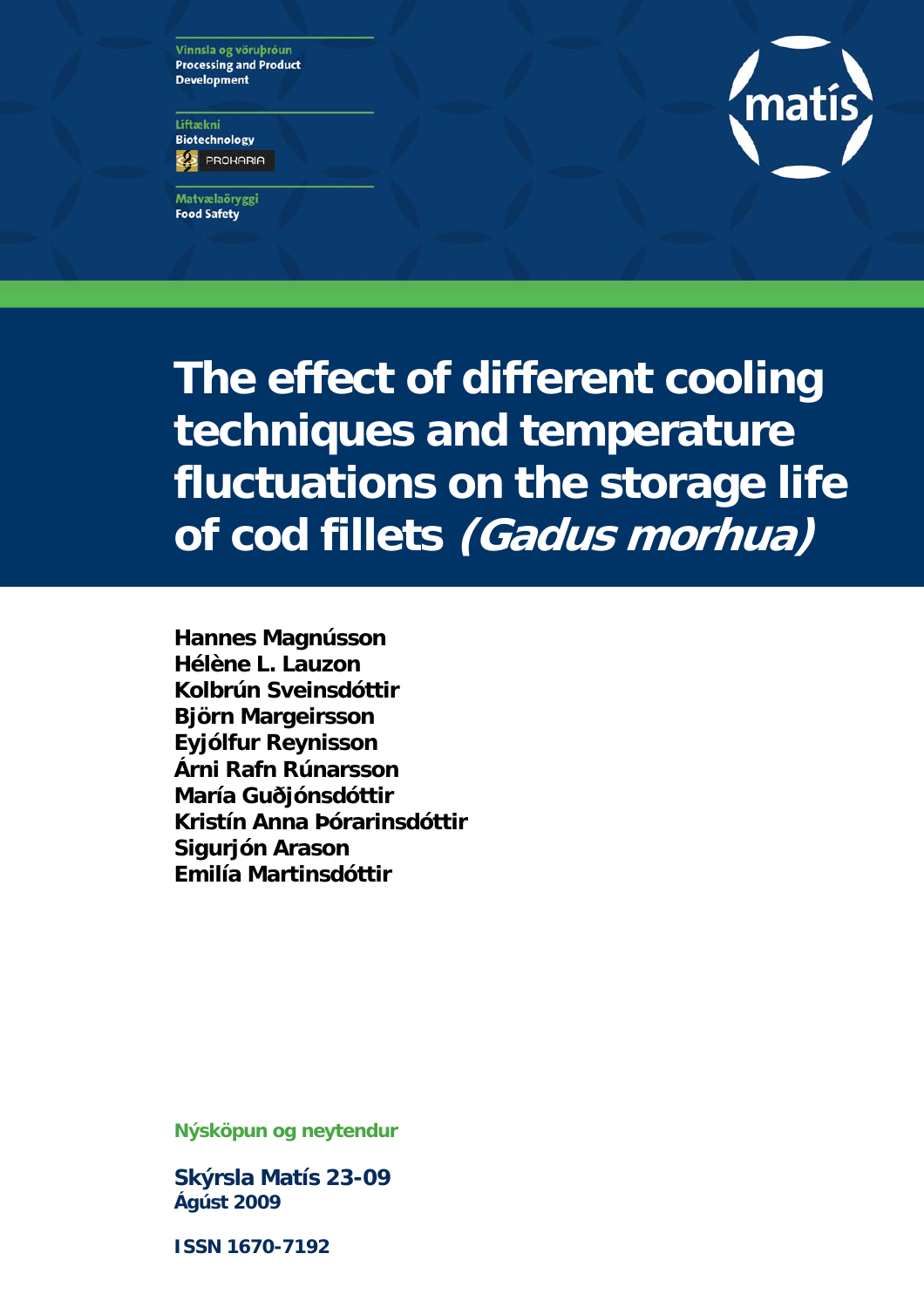

# Skýrsluágrip Matís ohf<br>Matis Food Research, Innovation & Safety<br>Report Summarv

| <b>Report Summary</b>     | <b>ISSN: 1670-7192</b>                                                                                                                                                                                                                                                                                                                                                                                                                                                                                                                                                                                                                                                                                                                                                                                                                                                                                                                                                                                                                                                                                                                                                                                                                                                                                                                                                                                                                                                                                                                                                                                                                                                                                                                             |                                                                                                                                  |  |  |  |  |  |  |
|---------------------------|----------------------------------------------------------------------------------------------------------------------------------------------------------------------------------------------------------------------------------------------------------------------------------------------------------------------------------------------------------------------------------------------------------------------------------------------------------------------------------------------------------------------------------------------------------------------------------------------------------------------------------------------------------------------------------------------------------------------------------------------------------------------------------------------------------------------------------------------------------------------------------------------------------------------------------------------------------------------------------------------------------------------------------------------------------------------------------------------------------------------------------------------------------------------------------------------------------------------------------------------------------------------------------------------------------------------------------------------------------------------------------------------------------------------------------------------------------------------------------------------------------------------------------------------------------------------------------------------------------------------------------------------------------------------------------------------------------------------------------------------------|----------------------------------------------------------------------------------------------------------------------------------|--|--|--|--|--|--|
| Titill / Title            | The effect of different cooling techniques and temperature<br>fluctuations on the storage life of cod fillets (Gadus morhua)                                                                                                                                                                                                                                                                                                                                                                                                                                                                                                                                                                                                                                                                                                                                                                                                                                                                                                                                                                                                                                                                                                                                                                                                                                                                                                                                                                                                                                                                                                                                                                                                                       |                                                                                                                                  |  |  |  |  |  |  |
| Höfundar / Authors        | Hannes Magnússon, Hélène L. Lauzon, Kolbrún Sveinsdóttir, Björn<br>Margeirsson, Eyjólfur Reynisson, Árni Rafn Rúnarsson, María<br>Guðjónsdóttir, Kristín Anna Þórarinsdóttir, Sigurjón Arason, Emilía<br>Martinsdóttir                                                                                                                                                                                                                                                                                                                                                                                                                                                                                                                                                                                                                                                                                                                                                                                                                                                                                                                                                                                                                                                                                                                                                                                                                                                                                                                                                                                                                                                                                                                             |                                                                                                                                  |  |  |  |  |  |  |
| Skýrsla / Report no.      | 23-09                                                                                                                                                                                                                                                                                                                                                                                                                                                                                                                                                                                                                                                                                                                                                                                                                                                                                                                                                                                                                                                                                                                                                                                                                                                                                                                                                                                                                                                                                                                                                                                                                                                                                                                                              | August 2009                                                                                                                      |  |  |  |  |  |  |
| Verknr. / project no.     | 1682/1704                                                                                                                                                                                                                                                                                                                                                                                                                                                                                                                                                                                                                                                                                                                                                                                                                                                                                                                                                                                                                                                                                                                                                                                                                                                                                                                                                                                                                                                                                                                                                                                                                                                                                                                                          |                                                                                                                                  |  |  |  |  |  |  |
| Styrktaraðilar / funding: | $(contract FP6-016333-2)$                                                                                                                                                                                                                                                                                                                                                                                                                                                                                                                                                                                                                                                                                                                                                                                                                                                                                                                                                                                                                                                                                                                                                                                                                                                                                                                                                                                                                                                                                                                                                                                                                                                                                                                          | AVS R&D Fund of Ministry of Fisheries in Iceland, the Technology<br>Development Fund at the Icelandic Centre for Research and EU |  |  |  |  |  |  |
| Ágrip á íslensku:         | Tilgangur tilraunanna var að kanna tvo kælimiðla um borð í veiðiskipi, að<br>nota mismunandi kælitækni við vinnslu, m.a. svonefnda CBC (combined<br>blast and contact) kælingu og kanna áhrif hitastigssveiflna við geymslu í<br>samanburði við stöðuga geymslu við -1 °C.<br>Lítill munur var á örveru- og efnamælingum hvort sem notaður var<br>plötuís eða vökvaís fyrir vinnslu en samkvæmt skynmati reyndist<br>hópurinn sem var kældur með vökvaís hafa eins dags lengri<br>ferskleikatíma og geymsluþol. Hitastig var yfirleitt aðeins hærra í<br>hópnum þar sem plötuís var notaður fyrir vinnslu yfir geymslutímann.<br>Samkvæmt skynmati, örverutalningum og efnamælingum reyndist CBC<br>kæling best til lengingar á ferskleikatíma og geymsluþoli. Hitastig<br>reyndist vera lægra í þeim hópum þar sem CBC kæling var notuð.<br>Örverufjöldi var svipaður í þeim tveimur hópum þar sem CBC kæling var<br>ekki notuð við vinnsluna (vökvakæling og engin kæling). Þessar<br>niðurstöður voru í samræmi við niðurstöður skynmats. TMA gildi voru<br>aðeins hærri á geymsludögum 12-19 í hópnum sem var vökvakældur.<br>Niðurstöður hitastigsmælinga yfir geymslutímann voru svipaðar.<br>Svipaður örverufjöldi reyndist vera í hópum sem geymdir voru við<br>stöðugt hitastig (um -1 °C) annars vegar og í hópum þar sem<br>hitastigssveiflum var beitt fyrri hluta geymslutímans hins vegar. Fyrstu 15<br>daga geymslunnar reyndust TVB-N og TMA gildi vera svipuð í<br>hópunum. Þeir hópar sem geymdir voru við stöðugt hitastig fóru ekki í<br>skynmat.<br>Örverumælingar sem gerðar voru með hinni fljótvirku aðferð qPCR voru<br>í góðu samræmi við ræktunaraðferðir m.t.t. til Pseudomonas spp. og<br>Photobacterium phosphoreum. |                                                                                                                                  |  |  |  |  |  |  |
| Lykilorð á íslensku:      | Kælitækni, hitasveiflur, þorskflök, ferskleiki, geymsluþol                                                                                                                                                                                                                                                                                                                                                                                                                                                                                                                                                                                                                                                                                                                                                                                                                                                                                                                                                                                                                                                                                                                                                                                                                                                                                                                                                                                                                                                                                                                                                                                                                                                                                         |                                                                                                                                  |  |  |  |  |  |  |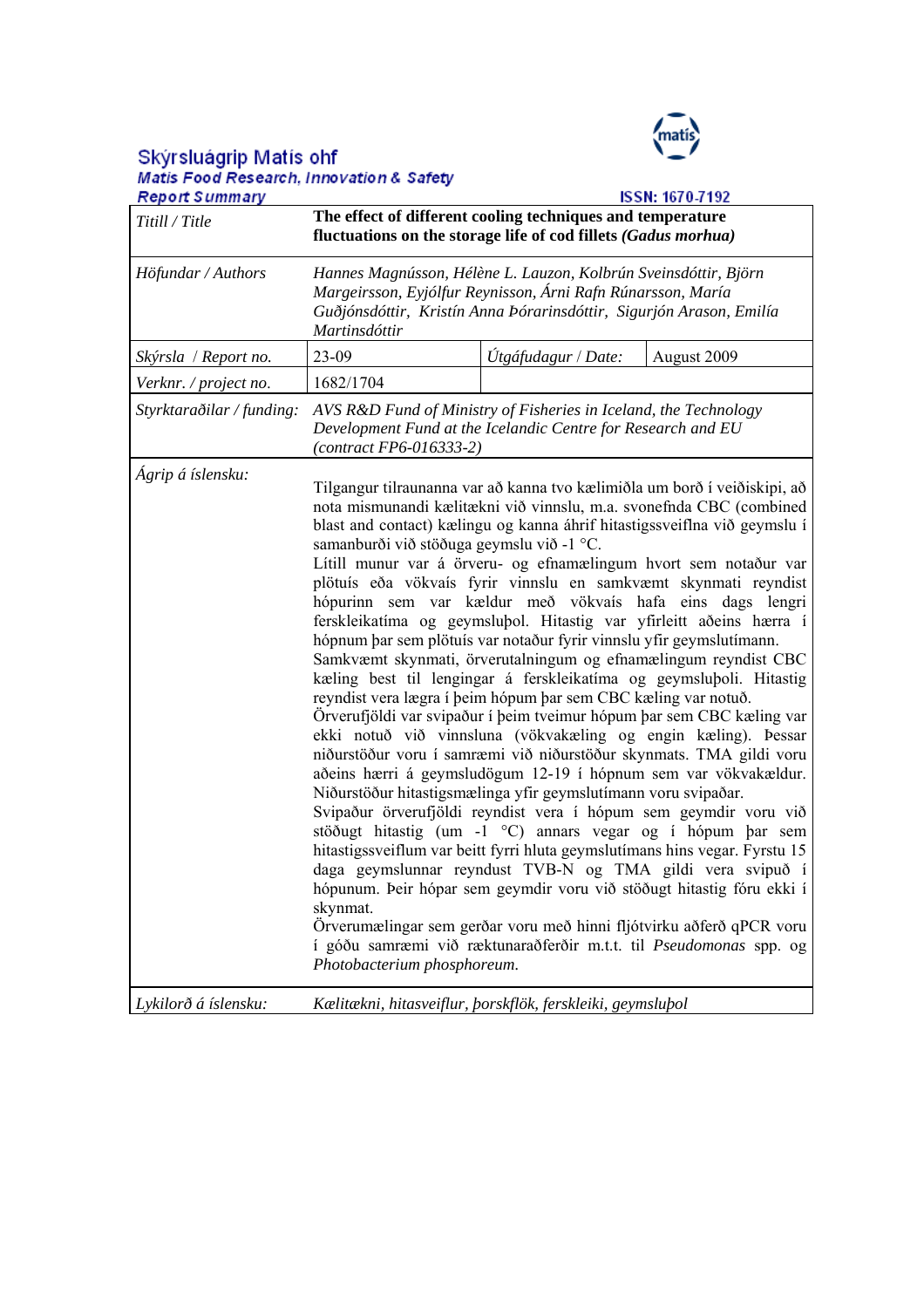# Skýrsluágrip Matís ohf<br>Matis Food Research, Innovation & Safety



#### **ISSN: 1670-7192**

| Summary in English: | The purpose of this experiment was to examine two different cooling<br>methods on board fishing vessel, to apply different cooling techniques<br>during processing at fish plant including the CBC (combined blast and<br>contact) cooling and to compare storage of packed cod fillets kept either<br>at steady temperature $(-1 \degree C)$ or under temperature fluctuations.<br>No marked difference was seen in microbial and chemical measurements<br>whether plate ice or liquid ice was used prior to filleting but according to<br>sensory analysis, the experimental group where liquid ice was used had<br>one day extension in freshness and shelf life compared to the group with<br>plate ice. Temperature was usually slightly higher in the plate ice group<br>than the liquid ice group during storage.<br>According to sensory, microbiological and chemical analysis, the CBC<br>cooling clearly resulted in longer freshness period and shelf life extension<br>in comparison to the two groups where this technique was not applied<br>during processing. Temperature was lower in these groups during the<br>storage period.<br>Similar microbial counts were found between the two experimental<br>groups where CBC was not applied during processing (liquid cooling and<br>no cooling). These results were in agreement with results from sensory<br>analysis. TMA values were however higher on storage days 12 to 19 in<br>the group with liquid cooling. Temperature measurements during storage<br>of these two groups were very similar.<br>No marked difference was seen in microbial counts between groups that<br>were stored at a constant temperature around $-1$ °C compared to groups<br>where temperature fluctuations were used during early phases of storage.<br>During the first 15 days of storage, TVB-N and TMA values were very<br>similar for these groups. Sensory analysis was not done on the two groups<br>kept at $-1$ °C.<br>The rapid qPCR analysis was generally in good agreement with the<br>cultivation methods for Pseudomonas<br>spp.<br>and Photobacterium<br>phosphoreum. |
|---------------------|-----------------------------------------------------------------------------------------------------------------------------------------------------------------------------------------------------------------------------------------------------------------------------------------------------------------------------------------------------------------------------------------------------------------------------------------------------------------------------------------------------------------------------------------------------------------------------------------------------------------------------------------------------------------------------------------------------------------------------------------------------------------------------------------------------------------------------------------------------------------------------------------------------------------------------------------------------------------------------------------------------------------------------------------------------------------------------------------------------------------------------------------------------------------------------------------------------------------------------------------------------------------------------------------------------------------------------------------------------------------------------------------------------------------------------------------------------------------------------------------------------------------------------------------------------------------------------------------------------------------------------------------------------------------------------------------------------------------------------------------------------------------------------------------------------------------------------------------------------------------------------------------------------------------------------------------------------------------------------------------------------------------------------------------------------------------------------------------------------------------------------------------|
| English keywords:   | Cooling techniques, real temperature simulation, cod fillets, freshness,<br>shelf life                                                                                                                                                                                                                                                                                                                                                                                                                                                                                                                                                                                                                                                                                                                                                                                                                                                                                                                                                                                                                                                                                                                                                                                                                                                                                                                                                                                                                                                                                                                                                                                                                                                                                                                                                                                                                                                                                                                                                                                                                                                  |

© Copyright Matís ohf / Matis - Food Research, Innovation & Safety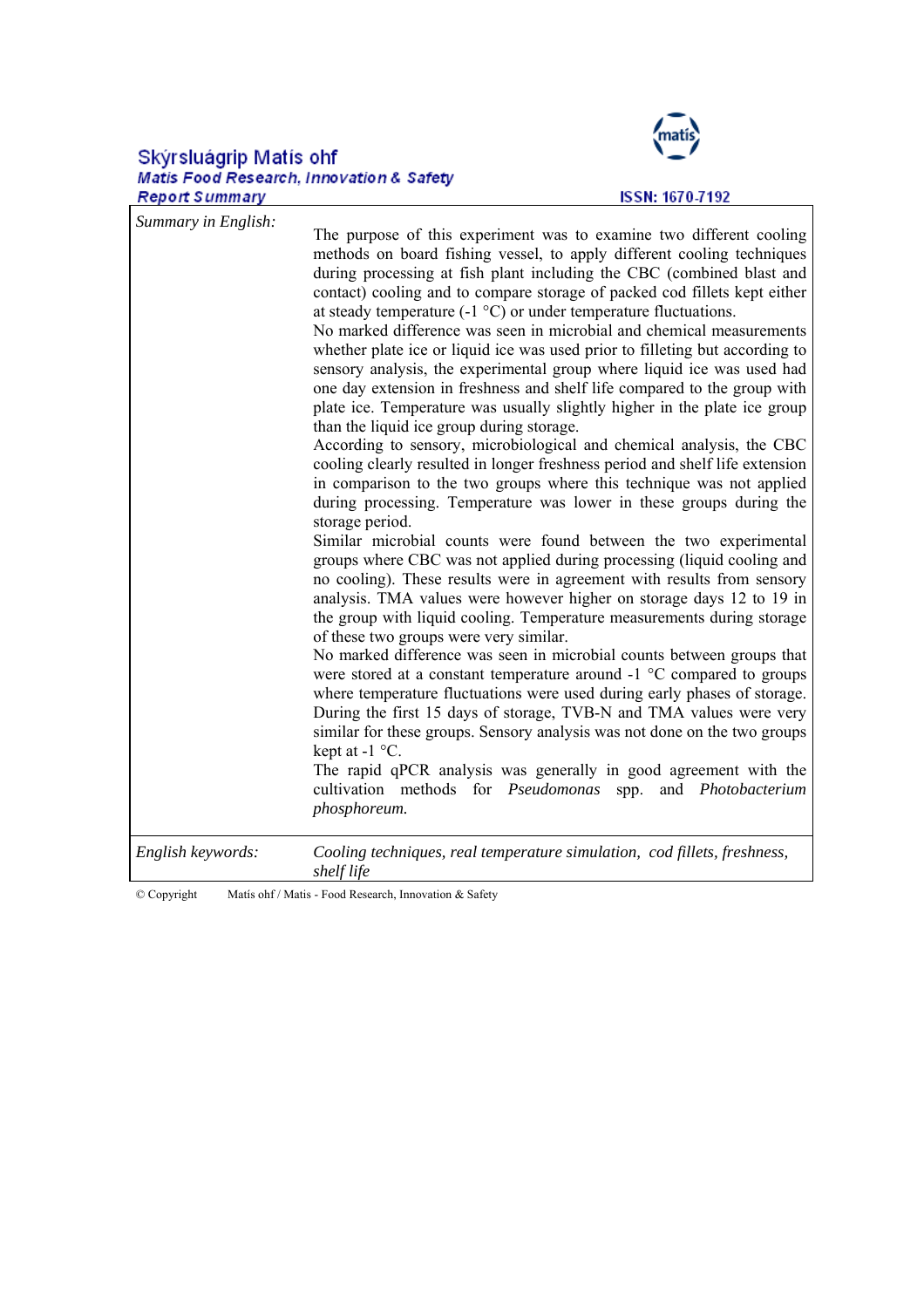# **Table of Contents**

| $\mathcal{D}_{\mathcal{L}}$ |                   |                                                                  |  |
|-----------------------------|-------------------|------------------------------------------------------------------|--|
|                             | 2.1               |                                                                  |  |
|                             | 2.2               |                                                                  |  |
|                             | 2.3               |                                                                  |  |
|                             | 2.4               |                                                                  |  |
|                             | 2.5               |                                                                  |  |
|                             | 2.6               |                                                                  |  |
|                             | 2.6.1             | Total Volatile Base Nitrogen (TVB-N) and Trimethylamine (TMA)7   |  |
|                             |                   | 2.6.2                                                            |  |
|                             | 2.6.3             |                                                                  |  |
|                             | 2.7               |                                                                  |  |
|                             | 2.8               |                                                                  |  |
|                             | 3 <sup>1</sup>    |                                                                  |  |
|                             | 3.1               |                                                                  |  |
|                             | 3.1.1             |                                                                  |  |
|                             |                   | 3.1.2                                                            |  |
|                             | 3.1.3             |                                                                  |  |
|                             | 3.2               |                                                                  |  |
|                             | 3.3               |                                                                  |  |
|                             | 3.4               |                                                                  |  |
|                             | 3.5               |                                                                  |  |
|                             | 3.5.1             | Total Volatile Base Nitrogen (TVB-N) and Trimethylamine (TMA) 24 |  |
|                             |                   | 3.5.2                                                            |  |
|                             |                   | 3.5.3                                                            |  |
|                             | 3.6               |                                                                  |  |
|                             |                   |                                                                  |  |
| 4                           |                   |                                                                  |  |
| 5                           |                   |                                                                  |  |
|                             |                   |                                                                  |  |
|                             | <b>APPENDIX 1</b> |                                                                  |  |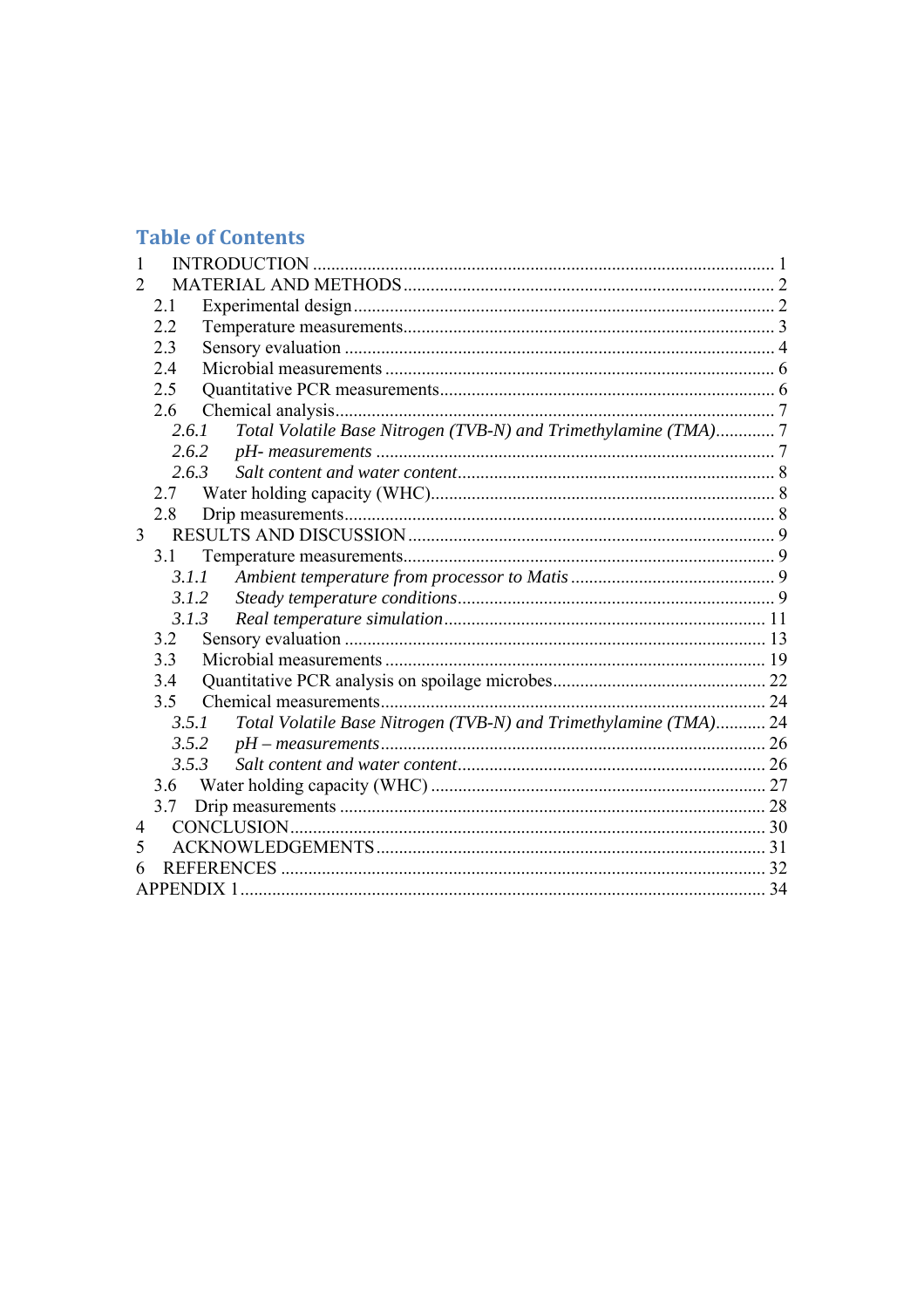#### **1 INTRODUCTION**

Rapid cooling after catch and maintenance of low temperature throughout the whole chain from catch to consumer is the prerequisite of high quality and long shelf life of fish products.

During the last few years, Skaginn, Akranes has been developing and designing a new method in the area of fish processing which is now patented. This process is called Combined Blast and Contact (CBC) cooling. The technique involves superchilling of the skin side of fillets by moving them through a freezer tunnel on a teflon coated aluminium conveyor belt which has a temperature of approximately -8 °C and simultaneously blasting cold air over the fillets. This rapid cooling process freezes the skin without freezing the flesh. Before the CBC cooling, the fish goes through pre-cooler/fluid-ice which contains approximately 2.5% salt and because of the salt content, the fillets can go through the CBC process without freezing the flesh. This superchilling process facilitates handling of the fillets, in particular skinning and effective cooling with a resulting fillet temperature around -1 °C when packed.

The purpose of this experiment was to examine two different cooling methods on board the fishing vessel, to apply different cooling techniques during processing at fish plant including the CBC cooling and to compare storage of packed cod fillets kept either at steady temperature (-1 °C) or under temperature fluctuations.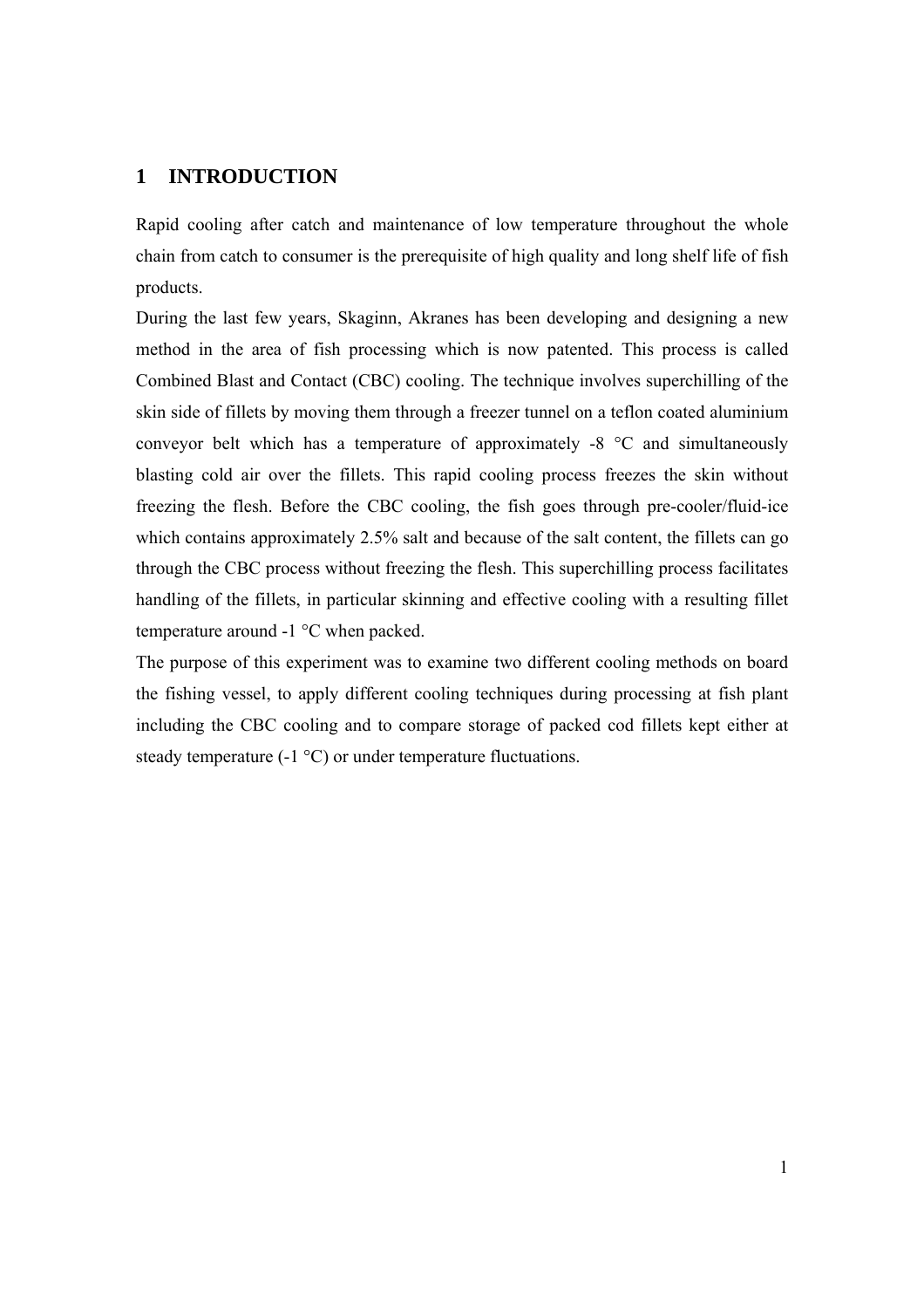### **2 MATERIAL AND METHODS**

#### **2.1 Experimental design**

Cod used in the experiment was caught by a long liner SW-of Iceland (Jökuldýpi) on Oct-8-2008. After bleeding and gutting the cod was washed in sea-water cooled with liquid ice on deck. Then the fish was transported to the hold where it was on one hand iced with plate ice and the other liquid ice in tubs.

The cod was landed on Oct-9-2008 and processed at a fish plant near Reykjavík Oct-10- 2008. The fish was filleted and fillets with skin-on got different treatment (see below) prior to packaging in 5 kg Styrofoam boxes (8 fillets per box). After packaging the cod was transported to Matís ohf were it was stored either at around -1 °C or under real temperature simulation for up to 22 days from catch (20 days from packaging). The purpose of the real temperature simulation is to simulate temperature fluctuations in the cold chain for exported fresh fish that might take place during storage after processing and during transport to airport, loading, flight, unloading and possible poor storage abroad.

The experimental groups were as follows:

- A. Plate ice pre-cooling on-board, liquid cooling and combined blast and contact cooling at plant, storage at -1 °C at Matís.
- B. Plate ice pre-cooling on-board, liquid cooling and combined blast and contact cooling at plant, storage under real temperature simulation at Matís.
- C. Plate ice pre-cooling on-board, liquid cooling at plant, storage under real temperature simulation at Matís.
- D. Plate ice pre-cooling on-board, no cooling (control) at plant, storage under real temperature simulation at Matís.
- E. Liquid ice pre-cooling on-board, liquid cooling and combined blast and contact cooling at plant, storage at -1 °C at Matís.
- F. Liquid ice pre-cooling on-board, liquid cooling and combined blast and contact cooling at plant, storage under real temperature simulation at Matís.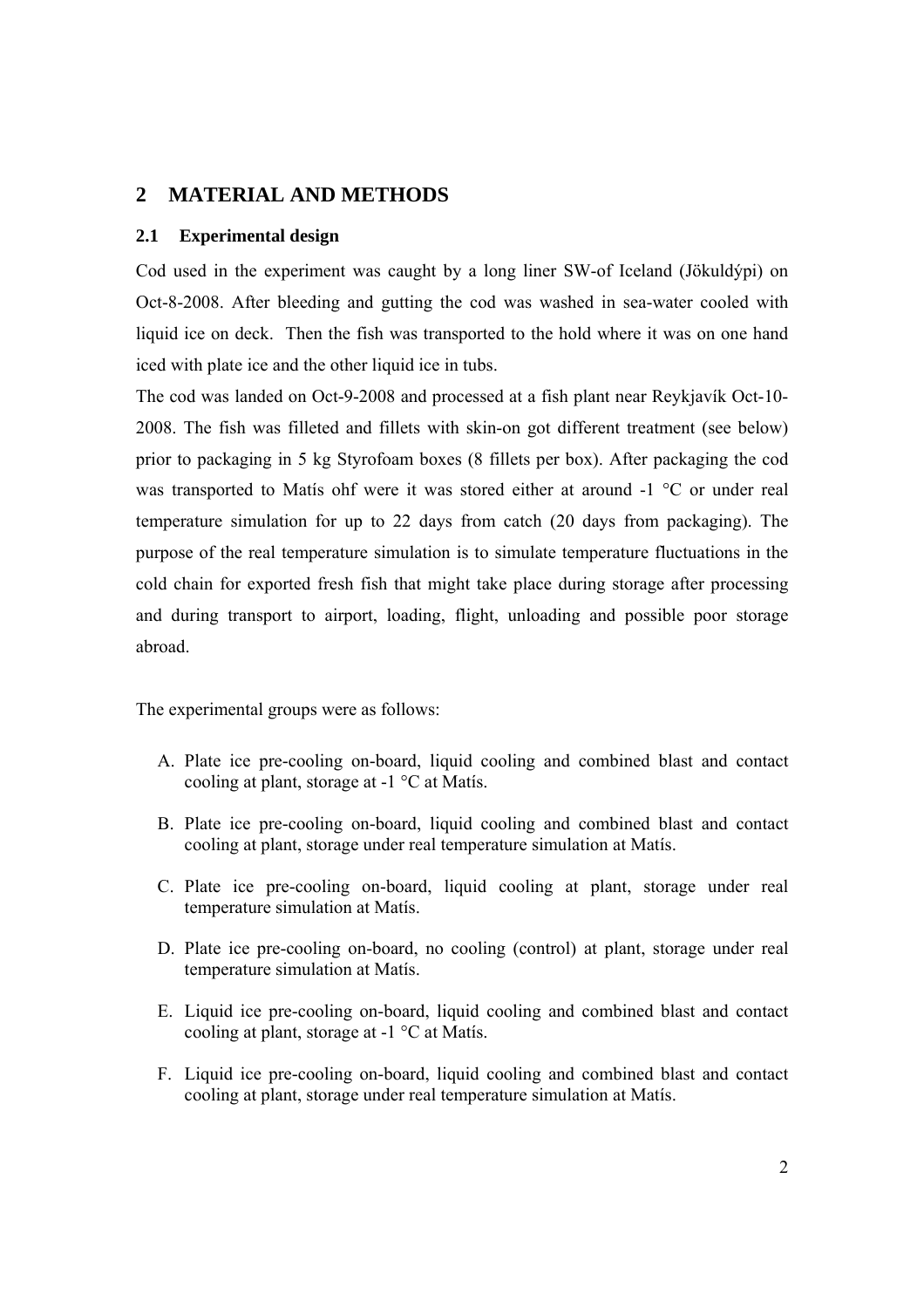Following abbreviations of experimental groups will be used hereafter:

A. PI, LC-CBC, -1°C B. PI, LC-CBC, RTS C. PI, LC, RTS D. PI, NC, RTS E. LI, LC-CBC, -1°C F. LI, LC-CBC, RTS

#### **2.2 Temperature measurements**

Temperature at the time of packaging was measured with a handheld thermometer, type TFX410 (Ebro Electronic, Ingolstadt, GER), with a resolution of 0.1 °C and accuracy of  $\pm 0.3$  °C. Two types of temperature loggers were used for the temperature measurements. For measurements of the product temperature inside the wholesale fish boxes, loggers of type iButton DS1922L with an accuracy of  $\pm 0.5$  °C, a resolution of 0.0625 °C and an operating range from -40 to  $+85$  °C were used. Product temperature was measured close to the centre of the fillet stack in each of the one to three boxes of each experimental group, which were investigated. Product temperature was recorded at 5 - 10 minutes intervals and read from the loggers at the end of the experiment.

In order to measure the ambient temperature, TidbiT v2 temperature loggers (Onset Computer Corporation) were used. These have an accuracy of  $\pm 0.2$  °C, a resolution of 0.02 °C and an operating range from -20 to +70 °C. Two ambient loggers were applied right after packaging and thereby the temperature conditions from packaging during transport to the air climate chambers at Matis were yielded. A total of three and six ambient temperature loggers were used for the steady storage temperature groups and dynamic storage temperature groups, respectively. In both cases the loggers were distributed inside the chamber in order to grasp spatial temperature differences. Temperature was recorded at 3 - 5 minutes intervals and read at the end of the experiment.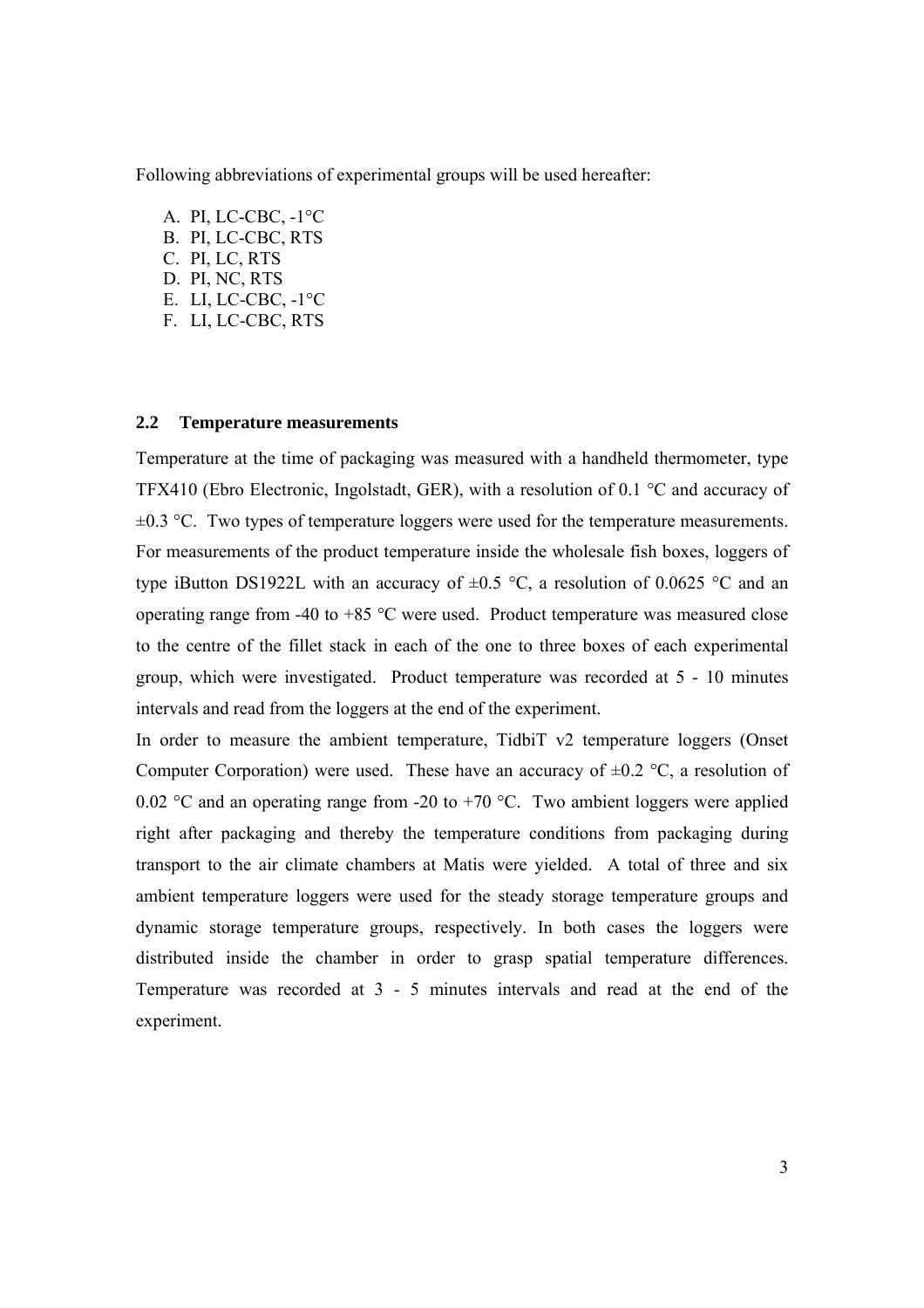#### **2.3 Sensory evaluation**

Quantitative Descriptive Analysis (QDA), introduced by Stone and Sidel (2004), was used to assess cooked samples (MA08sky055-56, 59-61, 63-65, 69) of cod. Eleven panellists all trained according to international standards (ISO 1993); including detection and recognition of tastes and odours, trained in the use of scales and in the development and use of descriptors participated in the sensory evaluation. The members of the panel were familiar with the QDA method and experienced in sensory analysis of cod. The panel was trained in recognition of sensory characteristics of the samples and describing the intensity of each attribute for a given sample using an unstructured scale (from 0 to 100%). Most of the attributes were defined and described by the sensory panel during other projects (Sveinsdottir and others 2009). The sensory attributes were 30 and are described in Table 2.

Samples weighing ca. 40 g were taken from the loin part of the fillets and placed in aluminium boxes coded with three-digit random numbers. The samples were cooked for 6 minutes in a pre-warmed oven (Convotherm Elektrogeräte GmbH, Eglfing, Germany) at 95-100°C with air circulation and steam, and then served to the panel. Each panellist evaluated duplicates of each sample in a random order in nine sessions (four samples per session). A computerized system (FIZZ, Version 2.0, 1994-2000, Biosystémes) was used for data recording.

All groups evaluated with sensory evaluation were real temperature simulated (RTS). The following experimental groups were evaluated with sensory evaluation:

B. PI, LC-CBC, RTS C. PI, LC, RTS D. PI, NC, RTS F. LI, LC-CBC, RTS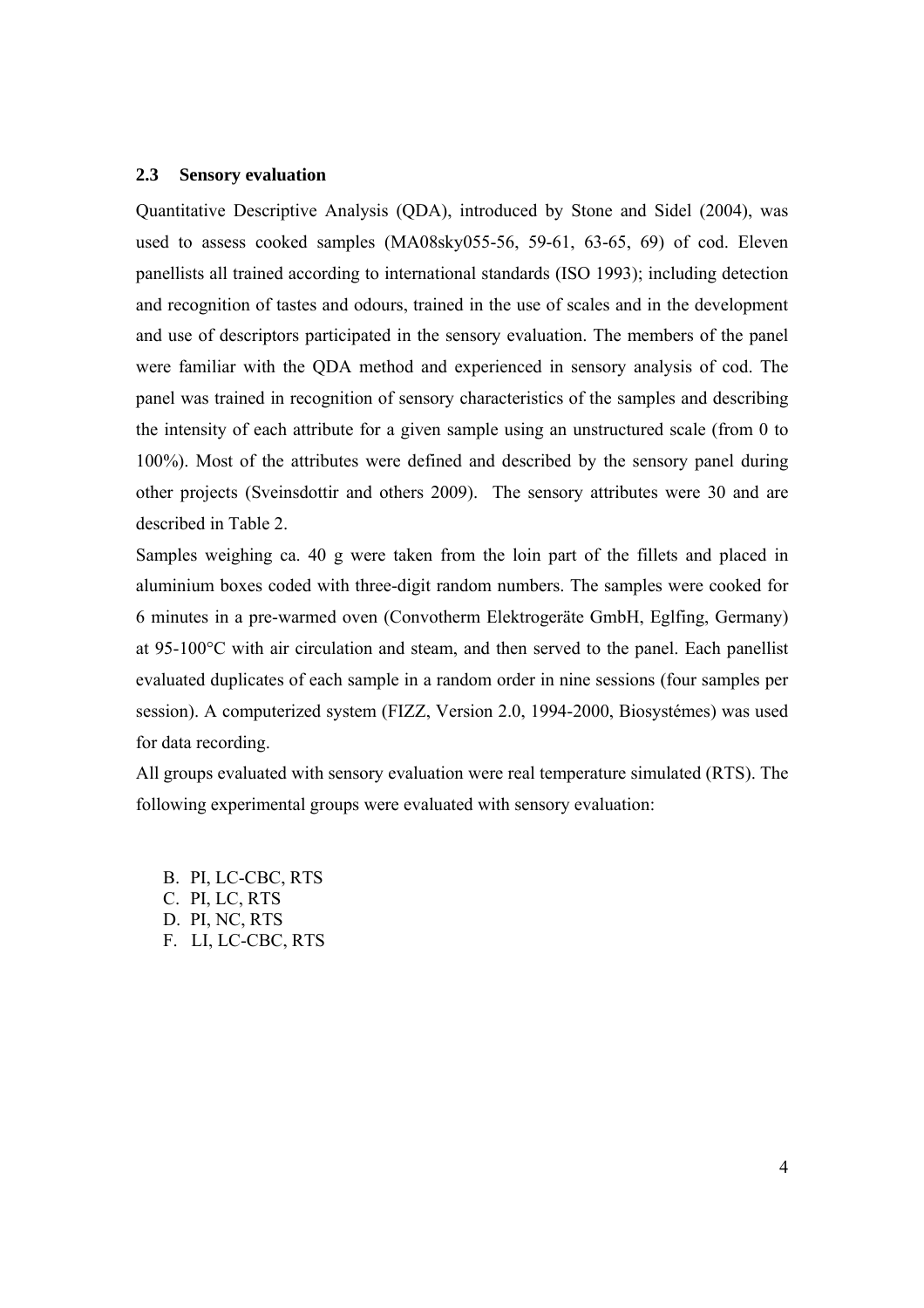| <b>Sensory attribute</b> | <b>Description of attribute</b><br><b>Short name</b> |                                                                           |  |  |  |  |
|--------------------------|------------------------------------------------------|---------------------------------------------------------------------------|--|--|--|--|
| <b>Odour</b>             |                                                      |                                                                           |  |  |  |  |
| sweet                    | o-sweet                                              | sweet odour                                                               |  |  |  |  |
| shellfish, algae         | o-shellfish                                          | shellfish, algae, characterict fresh odour                                |  |  |  |  |
| meaty                    | o-meat                                               | meaty odour, reminds of boiled meat or halibut                            |  |  |  |  |
| vanilla, boiled milk     | o-vanilla                                            | vanilla, sweet boiled milk                                                |  |  |  |  |
| boiled potatoes          | o-potatoes                                           | odour reminds of whole, warm, boiled potatoes                             |  |  |  |  |
| frozen storage           | o-frozen                                             | reminds of odour found in refrigerator and/or freezing compartment        |  |  |  |  |
| table cloth              | o-cloth                                              | reminds of damp, unclean cloth (left on kitchen table for 36 h)           |  |  |  |  |
| <b>TMA</b>               | o-TMA                                                | TMA odour, reminds of dried salted fish, amine                            |  |  |  |  |
| sour                     | o-sour                                               | sour odour, spoilage sour, acetic acid                                    |  |  |  |  |
| sulphur                  | o-sulphur                                            | sulphur, matchstick, boiled kale                                          |  |  |  |  |
| Appearance               |                                                      |                                                                           |  |  |  |  |
| light/dark colour        | a-dark                                               | Left end: light, white colour. Right end: dark, yellowish, brownish, grey |  |  |  |  |
| homogenous/              | a-heterog.                                           | Left end: homogenous, even colour.                                        |  |  |  |  |
| heterogeneous            |                                                      | Right end: discoloured, heterogeneous, stains                             |  |  |  |  |
| white precipitation      | a-prec.                                              | white precipitation in the broth or on the fish                           |  |  |  |  |
| <b>Flavour</b>           |                                                      |                                                                           |  |  |  |  |
| salt                     | f-salt                                               | salt taste                                                                |  |  |  |  |
| metallic                 | f-metallic                                           | metallic flavour                                                          |  |  |  |  |
| sweet                    | f-sweet                                              | characteristic sweet flavour of very fresh (boiled) cod                   |  |  |  |  |
| meaty                    | f-meat                                               | meaty flavour, reminds of boiled meat                                     |  |  |  |  |
| frozen storage           | f-frozen                                             | reminds of food which has soaked in refrigerator/freezing odour           |  |  |  |  |
| pungent                  | f-pungent                                            | pungent flavour, bitter                                                   |  |  |  |  |
| sour taste               | f-sour                                               | sour taste, spoilage sour                                                 |  |  |  |  |
| <b>TMA</b>               | f-TMA                                                | TMA flavour, reminds of dried salted fish, amine                          |  |  |  |  |
| off flavour              | f-off                                                | strenght of off flavour (spoilage flavour/off-flavour)                    |  |  |  |  |
| <b>Texture</b>           |                                                      |                                                                           |  |  |  |  |
| flakiness                | t-flakes                                             | the fish portion slides into flakes when pressed with the fork            |  |  |  |  |
| firm/soft                | t-soft                                               | Left end: firm. Right end: soft.                                          |  |  |  |  |
|                          |                                                      | Evaluate how firm or soft the fish is during the first bite               |  |  |  |  |
| dry/juicy                | t-juicy                                              | Left end: dry. Right end: Juicy.                                          |  |  |  |  |
|                          |                                                      | Evaluated after chewing several times: dry - pulls juice from the mouth   |  |  |  |  |
| tough/tender             | t-tender                                             | Left end: tough. Right end: tender. Evaluated after chewing several times |  |  |  |  |
| mushy                    | t-mushy                                              | mushy texture                                                             |  |  |  |  |
| meaty                    | t-meaty                                              | meaty texture, meaty mouth feel, grude muscle fibers                      |  |  |  |  |
| clammy                   | t-clammy                                             | clammy texture, dry red wine, tannin                                      |  |  |  |  |
| rubbery                  | t-rubbery                                            | rubbery texture, springy                                                  |  |  |  |  |

**Table 1. Sensory vocabulary for cooked samples of cod (***Gadus morhua***)** 

*Data analysis.* QDA data was corrected for level effects (effects caused by level differences between assessors and replicates) by the method of Thybo and Martens (2000). Principal Component Analysis (PCA) on significant mean level corrected values of sensory attributes and samples was performed, using full cross validation. Analysis of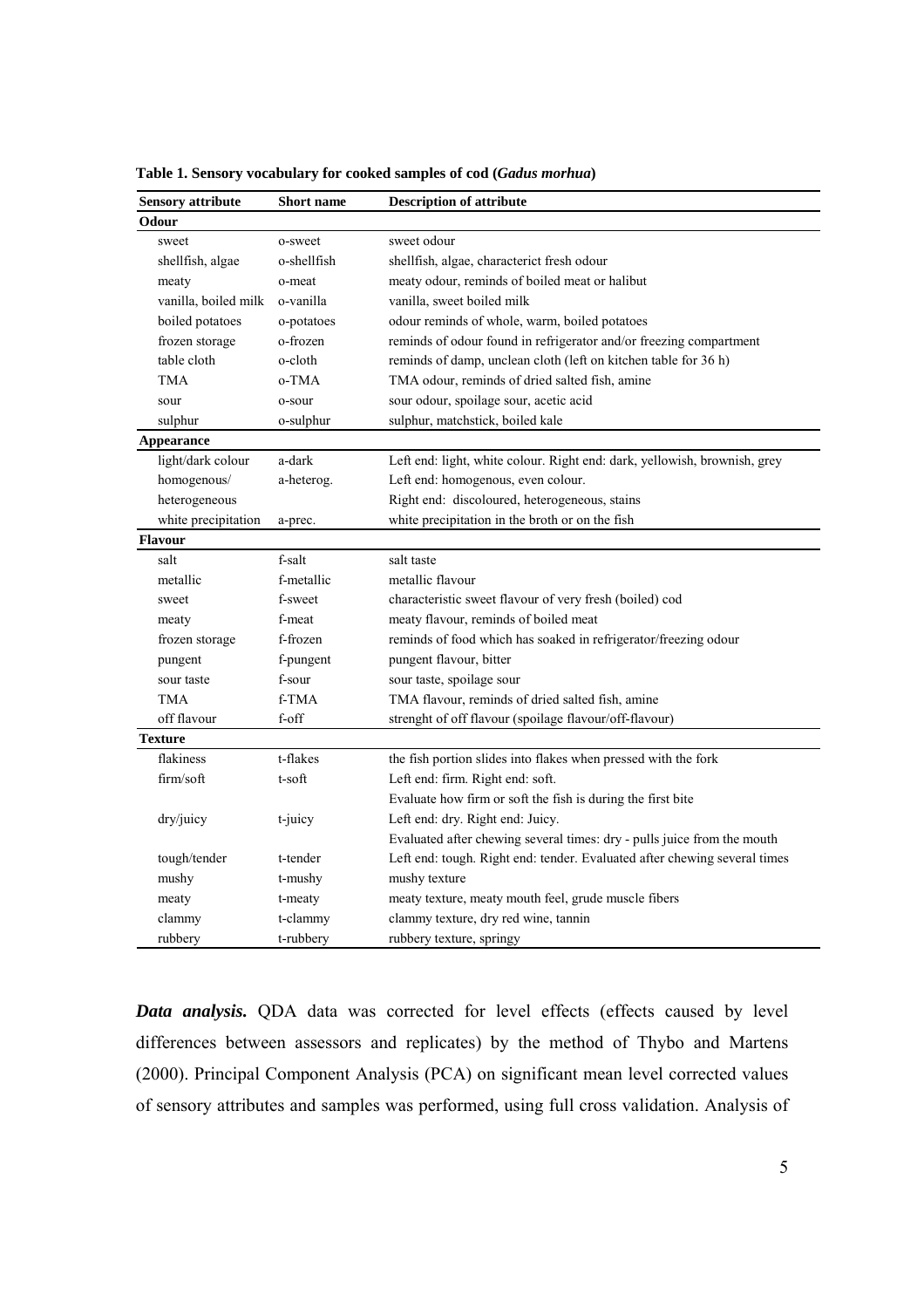variance (ANOVA) was carried out on QDA data corrected for level effects in the statistical program NCSS 2000 (NCSS, Utah, USA). The program calculates multiple comparisons using Duncan's multiple comparison test. The significance level was set at 5%, if not stated elsewhere.

#### **2.4 Microbial measurements**

In all counts surface-plating was used. Total viable psychrotrophic counts (TVC) and counts of H2S-producing bacteria were evaluated on iron agar (IA) as described by Gram and others (1987) with the exception that 1% NaCl was used instead of 0.5% with no overlay. TVC were also done on modified Long and Hammer´s agar (mLH) according to van Spreekens (1974) with the exception that 1% NaCl was used instead of 0.5%. Plates were incubated at 15-17 °C for 4-5 d. Bacteria forming black colonies on IA produce  $H_2S$ from sodium thiosulphate and/or cysteine. Cephaloridine Fucidin Cetrimide (CFC) agar was modified according to Stanbridge and Board (1994) and used for enumeration of presumptive pseudomonads. Pseudomonas Agar Base (Oxoid) with CFC Selective Agar Supplement (Oxoid) was used. Plates were incubated at 22 °C for 3 d. *Pseudomonas* spp. form pink colonies on this medium. Counts of *Photobacterium phosphoreum* were estimated by using the PPDM-Malthus conductance method (Dalgaard and others 1996), as described by Lauzon (2003).

In all experiments, cooled Maximum Recovery Diluent (MRD, Oxoid) was used for dilutions. All samples were analysed in duplicate and results presented as an average.

#### **2.5 Quantitative PCR measurements**

One ml of the tenfold diluted fish samples in MRD buffer was frozen at -20 °C for later DNA extraction. For the DNA extraction, the diluted samples were centrifuged at 11.000 x g for 7 min to form a pellet. The supernatant was discarded and DNA was recovered from the pellet using the Promega Magnesil KF, Genomic system (MD1460) DNA isolation kit (Promega Corporation, Madison, USA) in combination with KingFisher magnetic beads automatic DNA isolation instrument (Thermo Labsystems, Waltham, USA) according to the manufacturers´ recommendations.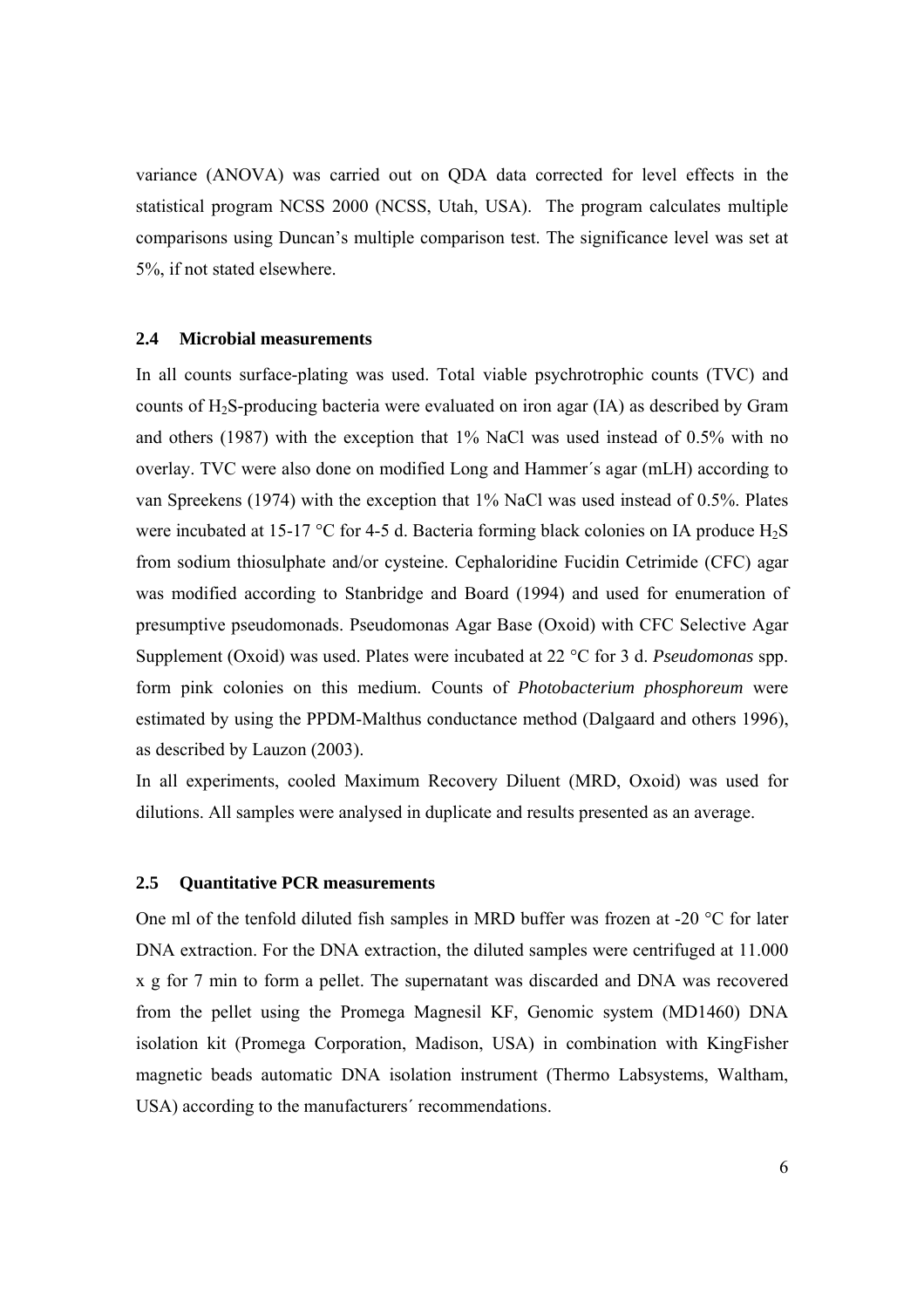All PCR reactions were done using the Mx3000p instrument. The PCR for *Pseudomonas*  spp. was done using Brilliant SYBR green II mastermix and the Brilliant QPCR mastermix was used for *Photobacterium phosphoreum* (Stratagene, La Jolla, CA, USA). Primers were synthesized and purified with HPLC (MWG, Ebersberg, Germany). The reaction volume was 25 μl with 200 nmol l-1 for primer concentration. The thermal profile was as follows: 95 °C for 10 min followed by 40 cycles at 95 °C for 30 s, 57 °C for 60 s and an extension step at 72 °C for 30 s. After the PCR a dissociation curve was carried out where the instrument went at  $2^{\circ}$ C min-1 from 55  $^{\circ}$ C to 95  $^{\circ}$ C with continuous fluorescence readings.

The DNA standard used for *Pseudomonas* quantification was previously calibrated against viable cell counts on CFC agar. Calibration of the *Photobacterium phosphoreum*  standard was done against the PPDM-Malthus conductance method previously described.

#### **2.6 Chemical analysis**

#### *2.6.1 Total Volatile Base Nitrogen (TVB-N) and Trimethylamine (TMA)*

The method of Malle and Tao (1987) was used for total volatile bases (TVB-N) and trimethylamine (TMA) measurements. TVB-N was measured by steam distillation (Struer TVN distillatory, STRUERS, Copenhagen) and titration, after extracting the fish muscle with 7.5% aqueous trichloracetic acid solution. The distilled TVB-N was collected in boric acid solution and then titrated with sulphuric acid solution. TMA was measured in trichloroacetic acid (TCA) extract by adding 20 ml of 35% formaldehyde, an alkaline binding mono- and diamine, TMA being the only volatile and measurable amine. All chemical analyses were done in duplicate.

#### *2.6.2 pH- measurements*

The pH was measured in 5 grams of minced loins mixed with 5 mL of deionised water using the Radiometer PHM 80. The pH meter was calibrated using the buffer solutions of pH 7.00  $\pm$  0.01 and 4.01  $\pm$  0.01 (25 °C) (Radiometer Analytical A/S, Bagsvaerd, Denmark).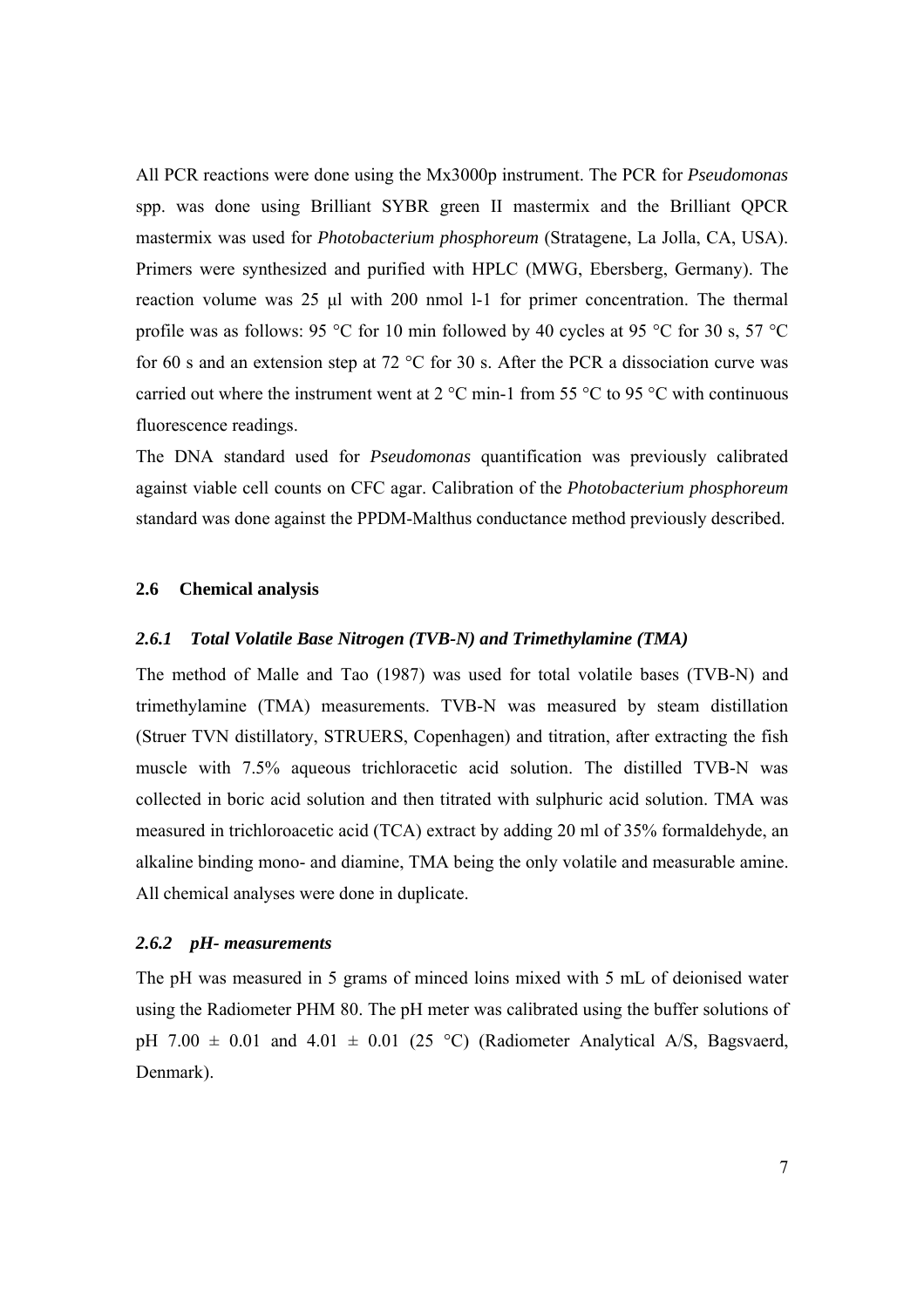#### *2.6.3 Salt content and water content*

The water content of each fillet was measured by accurately weighing out 5 grams of the minced sample in a ceramic bowl with sand. The sample was then mixed to the sand and dried in an oven at  $103 \pm 2$  °C for 4 hours. The water content was based on weight differences before and after the drying of three replicates for each sample (ISO 6496, 1999). Salt content was measured with the Volhard Titrino method according to AOAC ed. 17 from 2000 (no. 976.18).

#### **2.7 Water holding capacity (WHC)**

The water holding capacity (WHC) of the samples was measured with the centrifugal method described by Eide et al. (1982). Approximately 2 g of minced cod was weighed into each sample glass and centrifuged for 5 minutes with a rotational speed of 3600 rpm. Four replicates were evaluated for each sample. During the centrifugation water was removed from the sample. The water drained through a polyester membrane in the bottom of the sample holder where it was collected. The water holding capacity was then calculated with the equation:

$$
WHC(*) = \frac{Water \quad content\,(*) - Weight \quad loss\%)}{Water \quad content\%)}
$$

where the weight loss is defined as

Weight 
$$
loss(\%) = \frac{Weight \text{ loss in centrifuge}(g)}{Original \text{ sample weight}(g)} \times 100
$$

#### **2.8 Drip measurements**

Drip was evaluated through the storage by measuring the weight of the fish before and after packaging. The drip was then calculated as the ratio of the water lost during storage to the original weight of the fish.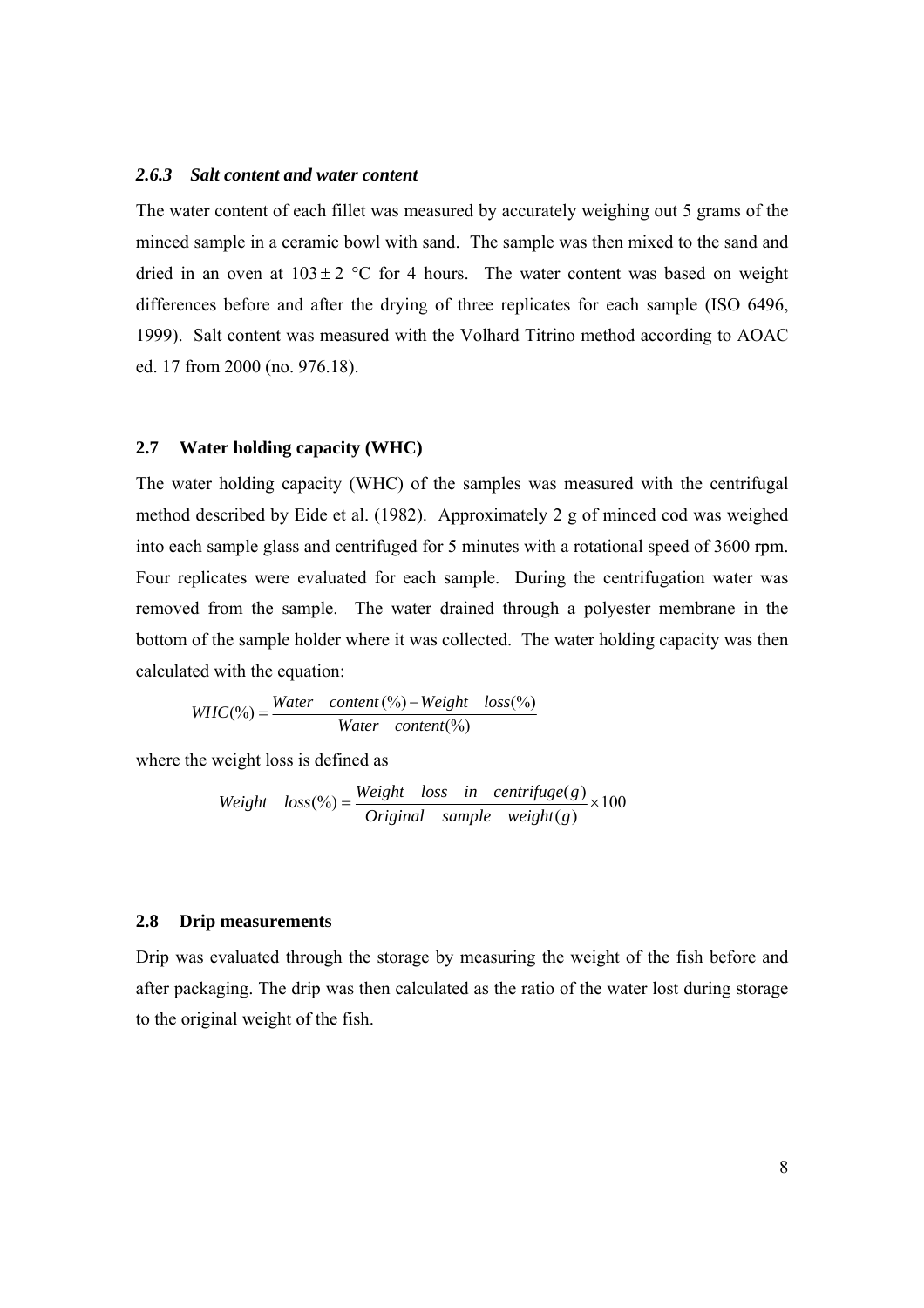## **3 RESULTS AND DISCUSSION**

#### **3.1 Temperature measurements**

#### *3.1.1 Ambient temperature from processor to Matis*

The ambient temperature measured with two different temperature loggers is depicted in Figure 1. The packaged fresh fish fillets were temperature abused for approximately two hours after packaging. The mean ambient temperature during this period was 11.7 °C.



**Figure 1. Ambient temperature from the time of packaging at processor until boxes were placed in controlled ambient conditions at Matis.** 

#### *3.1.2 Steady temperature conditions*

The air temperature was very well controlled as can be seen in Figure 2, showing the ambient air temperature at three different locations inside the steady temperature chamber. The mean ambient temperature from the moment the boxes were put inside the steady chamber until the end of the experiment was  $-1.3 \pm 0.2$  °C.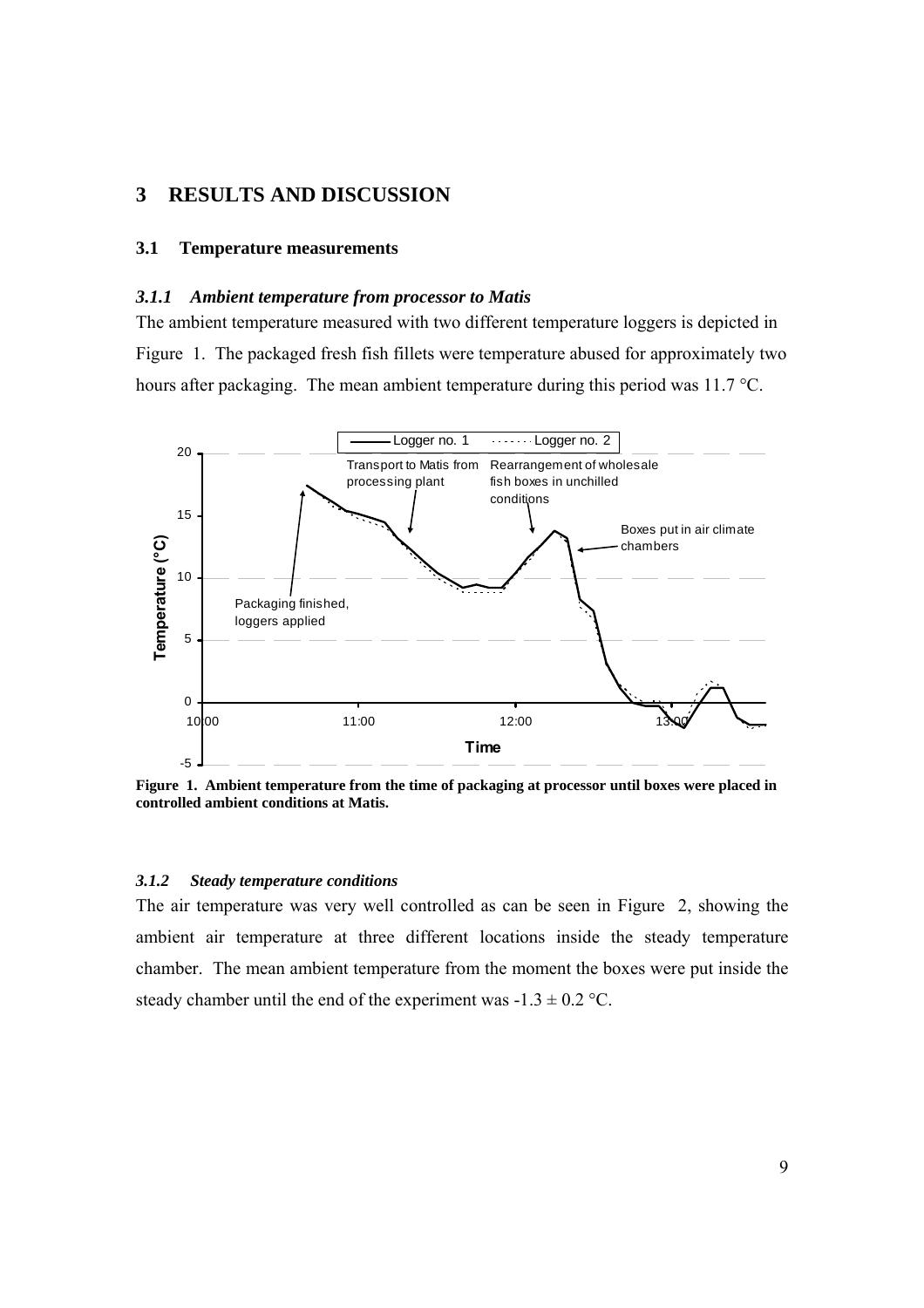

**Figure 2. Ambient temperature measured at three different locations during steady storage inside an air climate chamber.** 

The mean product temperature of groups A and E evolved as shown in Figure 3. The product temperature for these two CBC chilled experimental groups at the time of packaging was  $-0.7 \pm 0.2$  °C. As seen in Figure 3, the product temperature was not severely affected by the thermal load from packaging until the boxes were put into the steady ambient conditions in the climate chamber. The mean product temperature over the period from packaging to the end of the experiment was  $-0.1 \pm 0.4$  °C and  $-0.0 \pm 0.5$ °C for groups A and E, respectively. Interesting is the product temperature increase, which occurs in both groups, from ca.  $-0.8 \degree C$  at the beginning of storage to  $0.2 - 0.6 \degree C$ at the end of storage despite an ambient temperature of -1.3 °C.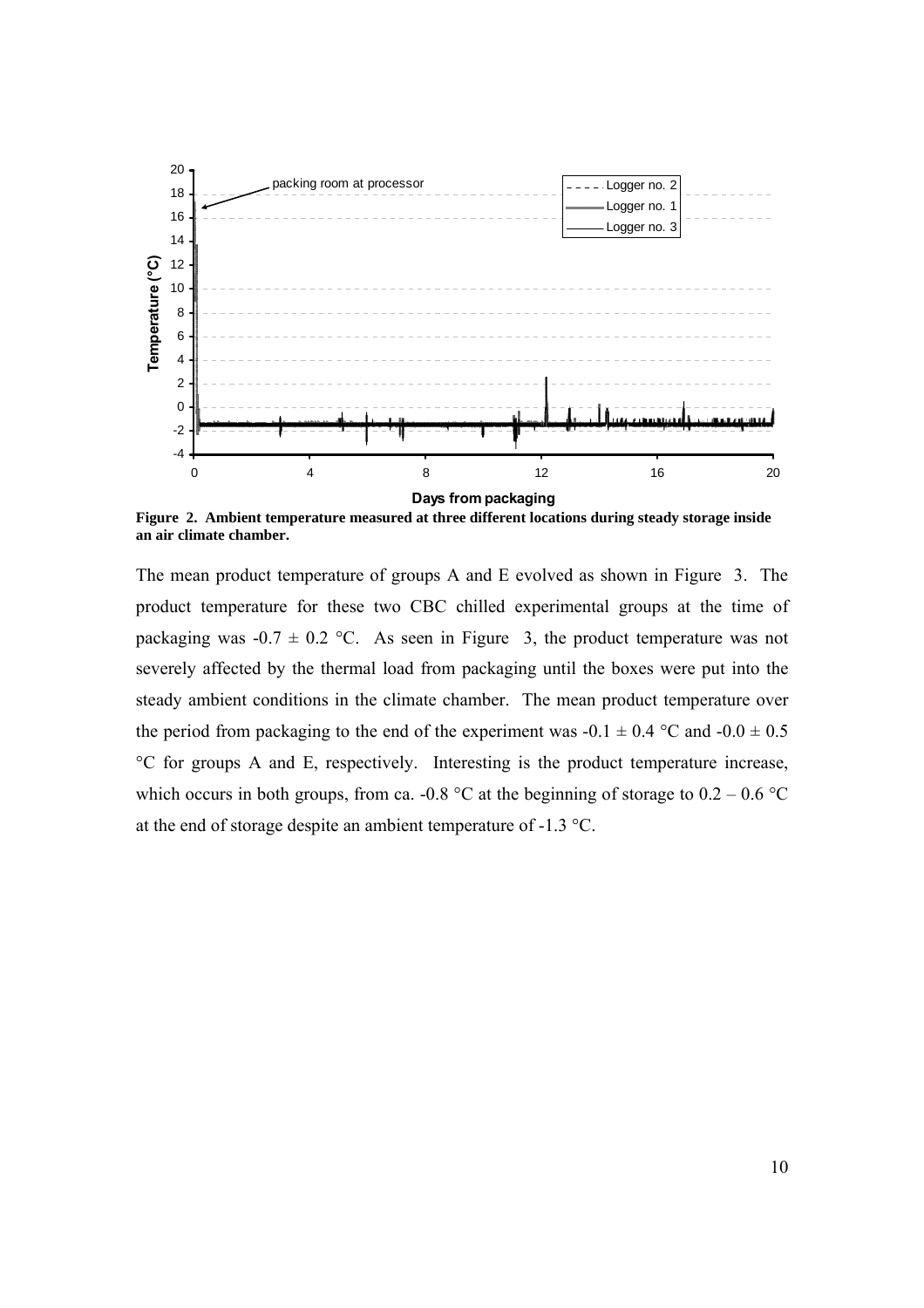

**Figure 3. Product temperature for groups A and E during steady temperature storage. Also shown is the mean ambient temperature calculated from three different locations.** 

#### *3.1.3 Real temperature simulation*

The ambient temperature during the real temperature simulation is shown in Figure 4, i.e. the mean temperature at five different locations at the chamber walls. Also shown is the air temperature above the fish boxes in the chamber centre during the latter part of the experiment. The temperature conditions were made dynamic by controlling the mean ambient temperature at  $10.2 \pm 1.6$  °C for 7.5 hours in the beginning and at  $9.7 \pm 1.1$  °C for 16 hours after 2-3 days of storage.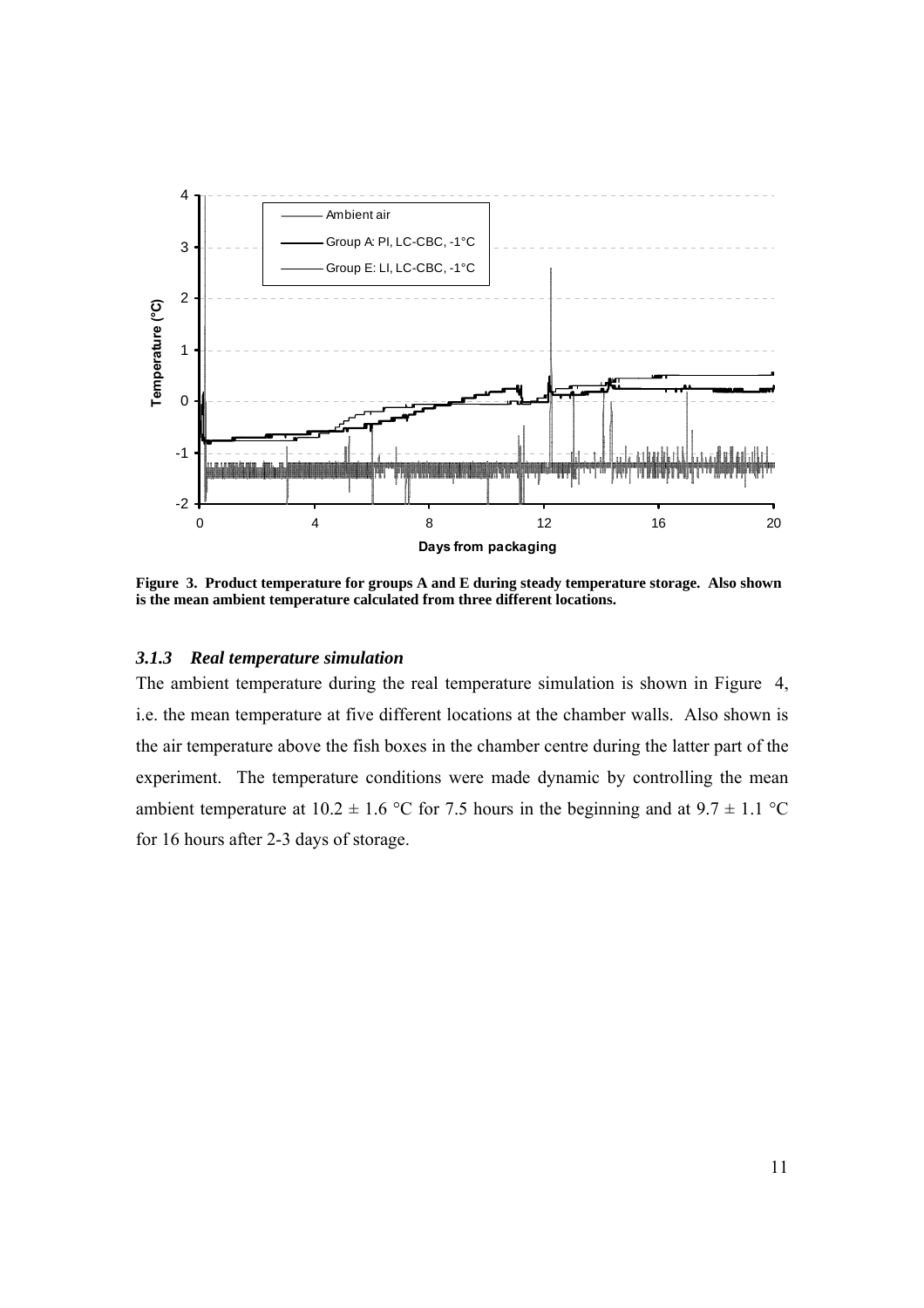

**Figure 4. Ambient temperature during simulation of real temperature in a cold chain for fresh fish. The mean temperature at five different locations surrounding the boxes is shown along with the air temperature above the wholesale fish boxes at the climate chamber centre.** 

The product temperature for the CBC chilled groups (B and F) was  $-0.7 \pm 0.2$  °C at the time of packaging but significantly higher for the non-CBC chilled groups, i.e.  $1.5 \pm 0.5$ °C. The fact that the temperature after processing was very similar for groups C and D, i.e. liquid cooling vs. no cooling in processing, implies that the liquid cooling did not work as planned in this trial. The reason was that the cooling liquid used for the liquid cooling process did not contain sufficient amount of ice slurry. The product temperature for the four thermally abused groups (B-C-D-F) is presented in Figure 5. The CBCcooling proves to be an efficient way to protect the fillets against temperature abuse since the product temperature is almost not affected at all during the first abuse for the two CBC-chilled groups (B and F). The temperature abuse, which occurred from processing until the boxes were at Matís (depicted in Figure 1), obviously raised the product temperature for the two un-CBC-chilled groups C and D. Furthermore, during the latter thermal load, the temperature increase is lower for the two CBC-chilled groups than for the two groups not chilled with CBC. The mean product temperature for the four groups during the whole experiment is given in Table 2 along with the standard deviation.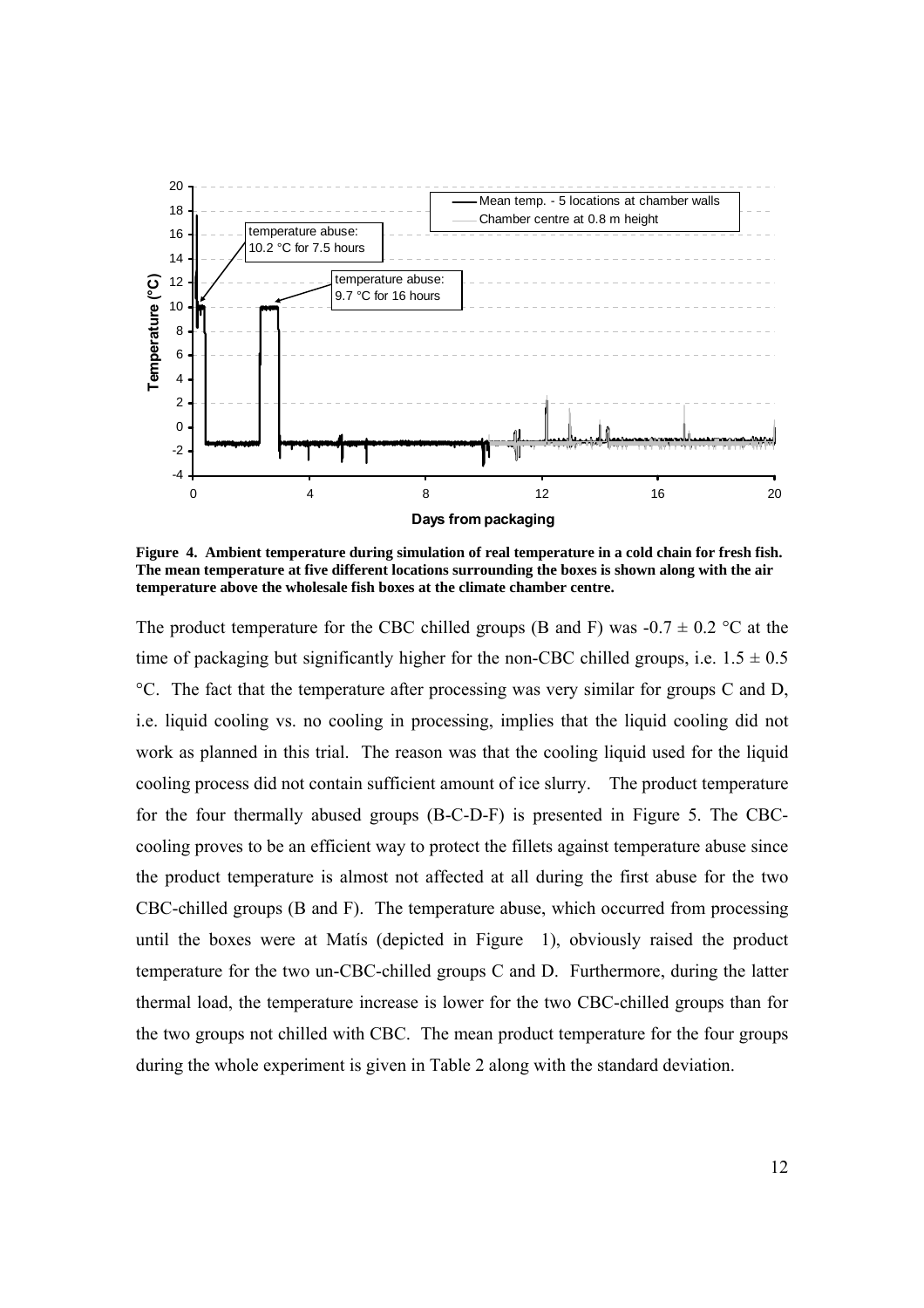

**Figure 5. Product temperature in four groups (B-C-D-F) stored at dynamic temperature conditions. Also shown is the mean ambient temperature profile.** 

**Table 2. Product temperature in °C during real temperature simulation.** 

| Group                | Mean   | l St. dev. |
|----------------------|--------|------------|
| B: PI, LC-CBC, RTS   | 0.2    | 0.6        |
| C: PI, LC, RTS       | 0,6    | 1,6        |
| D: PI, NC, RTS       | 0.9    | 1.4        |
| $F: LI, LC-CBC, RTS$ | $-0.4$ | 0.8        |

#### **3.2 Sensory evaluation**

Sensory attributes describing significant differences between the samples with storage time were 29 (all except o-potatoes). The PCA (Figure 6) shows an overview of how the significant sensory attributes described the samples, explaining altogether 89% of the sensory variation between the samples in the first and second principal components (PC1 and PC2). The figure shows how the sample groups change with storage time along the first principal component (PC1). At the beginning of storage, the plate ice cooling (PI, LC-CBC-02d) and the liquid ice cooling (LI, LC-CBC-02d) groups were very similar, described with high intensities of odours and flavours characteristic for very fresh cod; sweet, shellfish, vanilla and meat odours, and metallic, sweet and meat flavours. After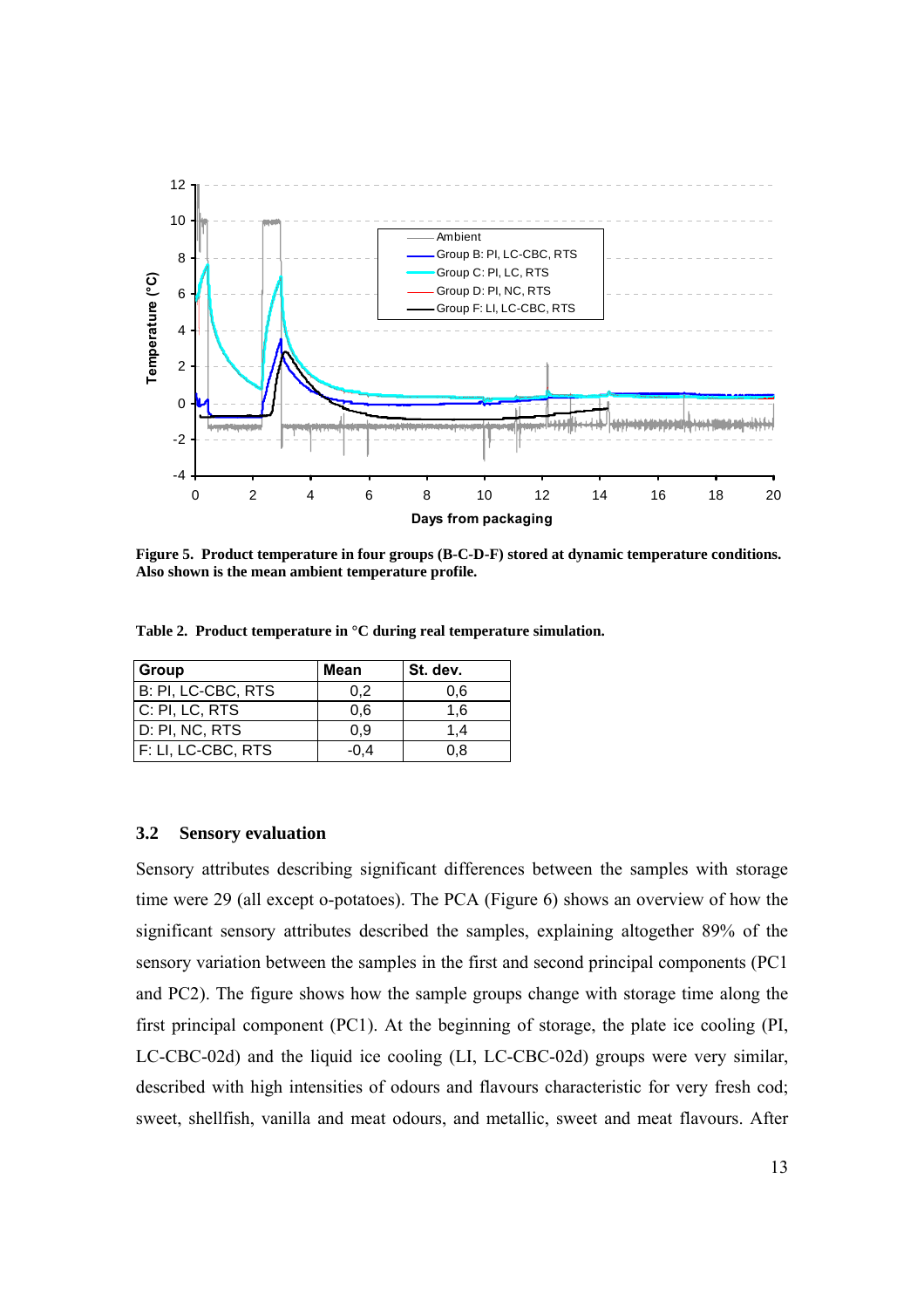five days, these characteristics were slightly less evident, except in the liquid ice cooling group with CBC cooling (LI, LC-CBC), which in addition was more described with light colour (opposite to a-dark). Similar development was noted for these characteristics after eight days of storage, but the difference between the groups along PC1 indicated the groups with liquid cooling (PI, LC) and no cooling (PI, NC) were less described with these characteristics. After 12 days of storage, the group with liquid cooling (PI, LC) and especially the group with no cooling (PI, NC) were clearly more described with sensory attributes describing spoilage, such as TMA and sour odours, off-flavour, sour and TMA flavours. After 15 days of storage, both groups with CBC cooling (LI, LC-CBC-15d and PI, LC-CBC-15d) had similar sensory characteristics as the sample with liquid cooling on day 12 (PI, LC-12d). After 19 days of storage, the samples were mainly described with spoilage attributes.

The vertical axis is the second principal component (PC2) and mainly shows the difference between samples in texture. At the day of processing, the plate ice cooling and liquid ice cooling groups (PI, LC-CBC-02d and LC, LC-CBC-02d) were very similar, but after 5 and 8 days of storage the liquid ice pre-cooling group (LC, LC-CBC) was more described with meaty, clammy and rubbery texture as compared to plate ice pre-cooling groups. The plate ice pre-cooling groups were however more described with tender, mushy, soft and juicy texture as compared to the liquid ice cooling group. These texture differences between the groups diminished with the storage time.

The average sensory results are shown in Table  $3a - 3d$  in Appendix 1.

Up to 12 days of storage, the groups were generally described with very sweet and shellfish odours, with evident meet, vanilla and potatoes odours. No frozen storage, table cloth, TMA, sour or sulphur odours were detected in the groups with CBC after cooling, but a hint of table cloth and TMA odours were detected in the PI, LC and PI, NC groups after eight days of storage. On day 12, sweet odour was still evident in the groups with CBC cooling, but hints of table cloth, TMA and sour odours were detected. Odour of table cloth and TMA odour were obvious in the groups with liquid or no cooling after 12 days, but first after 15 days in the groups with CBC after cooling. After 19 days, both groups with CBC cooling were mainly described with odour attributes describing spoilage: table cloth, TMA sour and sulphur.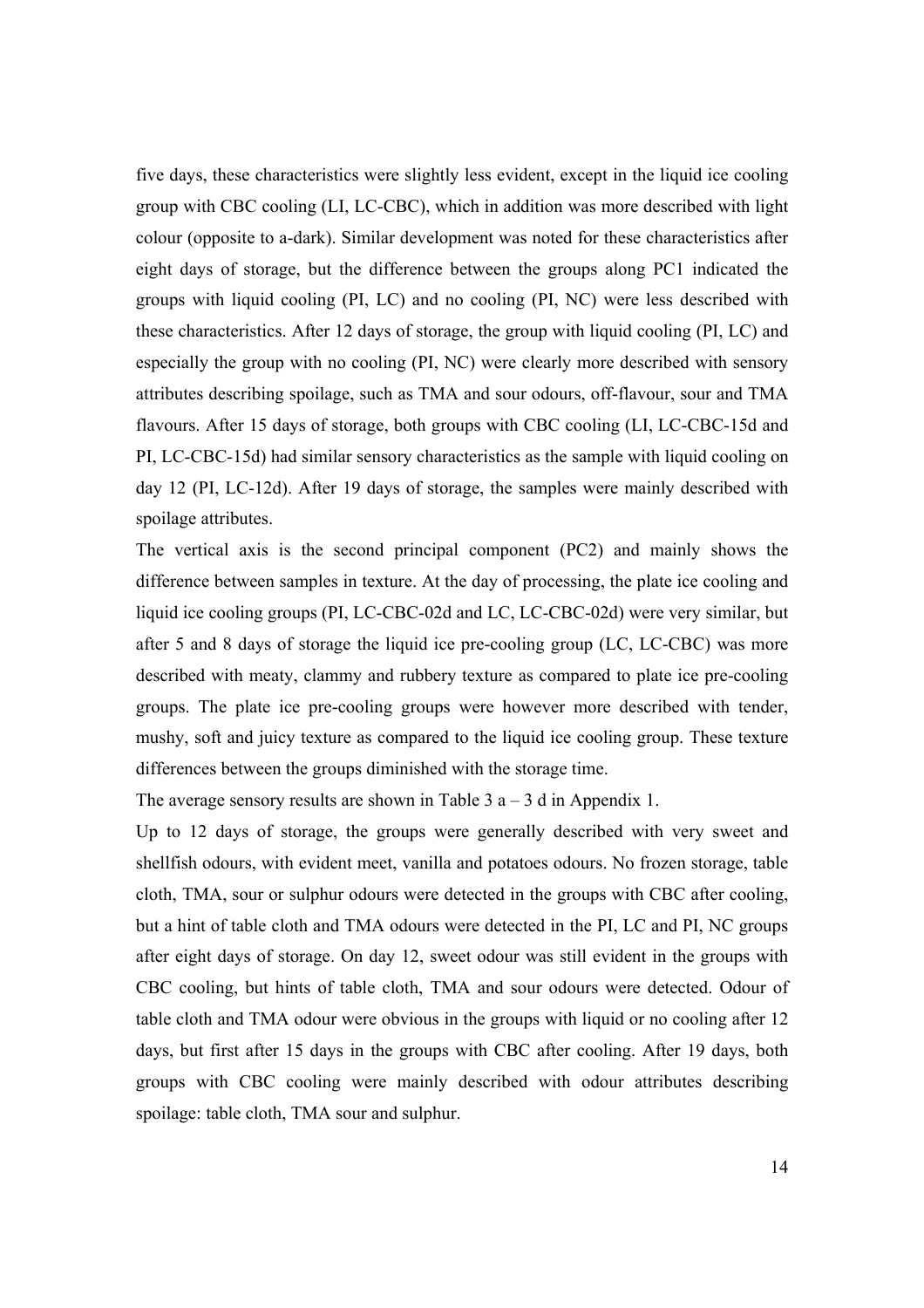

**Figure 6. Scores (a) and correlation loadings (b) describing odour (o-), appearance (a-), flavour (f-) and texture (t-) of cod samples during different storage time in days (d). PC1 vs. PC2 (X-expl.: 77% and 12%). Ellipses mark the 50% and 100% explained variance limits.**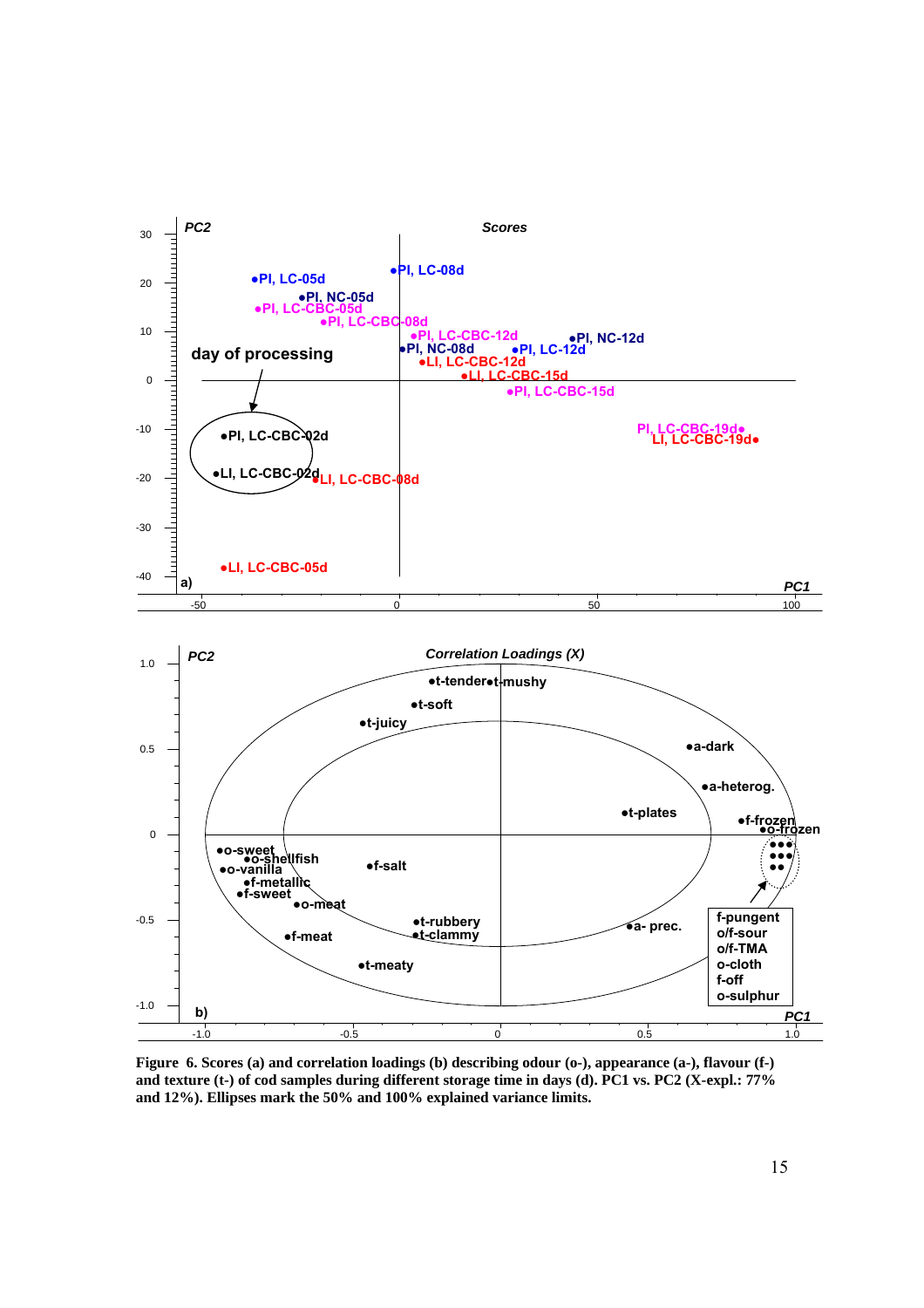The groups had rather light and homogenous colour, but the group with liquid ice pre-cooling and CBC cooling (LI, LC-CBC) had generally lighter colour compared to other groups up to day 15.

A hint of salt flavour was detected in the groups with CBC cooling after five days of storage, but salt flavour or frozen storage flavours were generally not detected in the groups. Up to 12 days of storage, the groups were mainly described with metallic and sweet flavours, but meat flavour was also obvious of the group with liquid ice pre-cooling with CBC cooling. Hints of TMA flavour and off-flavour was detected in PI, LC after eight days, but PI, NC had a hint of pungent and TMA flavour and obvious offflavour after eight days. On day 12, the freshness characteristic flavours were still detectable in groups with CBC cooling, such as metallic flavour, but also hint of pungent, sour, TMA flavours and off-flavour. However, TMA flavour and off-flavour had become obvious in PI, LC and were very high in PI, NC. After 15 days, hints of TMA flavour and off-flavour were detected in LI, LC-CBC, but these characteristics were obvious in PI, LC-CBC on that day. After 19 days, the flavour of PI, LC-CBC and LI, LC-CBC was dominated by sour and TMA flavours and off-flavour.

The groups had generally flaky texture, which did not change much with storage time. At the beginning of storage time, the groups with plate ice and liquid ice pre-cooling did not differ in texture. On day five, the samples were generally more soft, juicy, tender and mushy compared to the first sampling day. The group with liquid ice pre-cooling and CBC cooling (LI, LC-CBC) was less soft, tender and mushy, but more meaty and clammy compared to other groups. The group with plate ice pre-cooling and liquid cooling (PI, LC) was the juiciest. On day eight, a decrease in soft, juicy, tender and mushy texture was noted in most groups, and again, the group with liquid ice pre-cooling and CBC cooling (LI, LC-CBC) was the least soft, juicy, tender and mushy sample, but the most meaty and clammy, and was in addition more rubbery. No significant differences were noted between groups on day 12, 15 or 19, but a general decrease in soft, juicy, tender and mushy texture was noted with storage time.

Figure 7 shows how the sweet flavour changed with storage time. When the score for this attribute is around 25-30, the fish has lost most of its characteristic sweet flavour. PI, NC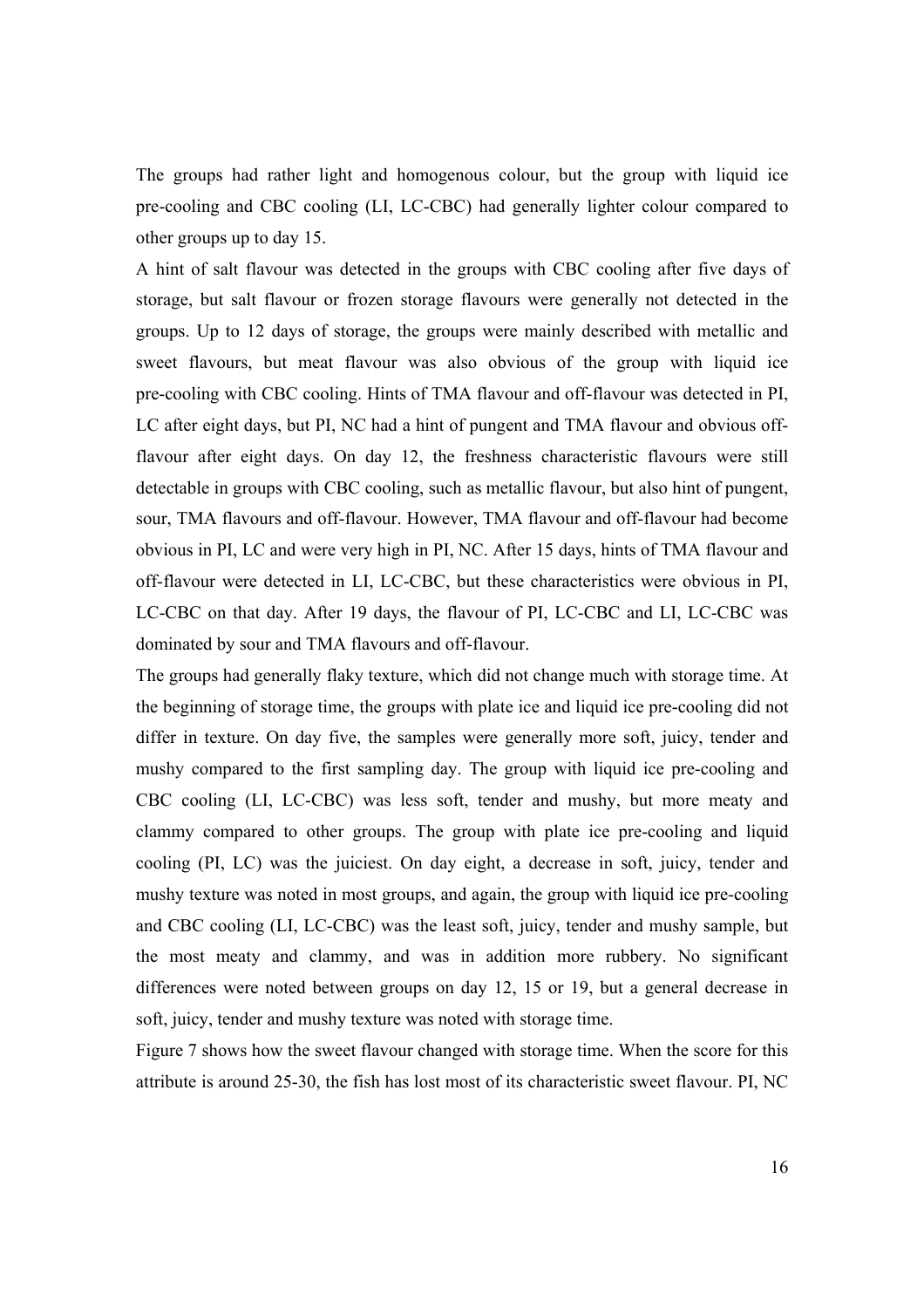has reached these limits after 5-8 days, PI, LC after 6-7 days, PI, LC-CBC after 6-8 days but LI, LC-CBC after 8-9 days.



**Figure 7. Average QDA scores of odours and flavours related to spoilage for groups approaching/ past shelf life.** 

Figure 8 shows odour and flavour attributes related to spoilage. End of shelf life is usually determined when sensory attributes related to spoilage become evident. When the average QDA score for those attributes is above the value 20 (on the scale 0 to 100) most panellists detect them (Magnússon and others 2006). According to these criteria, PI, NC and PI, LC was approaching the end of shelf life after eight to nine days due to spoilage related odour and flavour attributes. Both these groups were past shelf life on day 11-12 due high scores of table cloth, sour and TMA odours, off-flavour and TMA flavours. PI, LC-CBC had scores around 20 for table cloth and TMA odours and around or above 20 for off-flavour and TMA flavour on day 15. LI, LC-CBC had slightly lower scores for these attributes on day 15, but had scores above 20 for table cloth odour and off-flavour.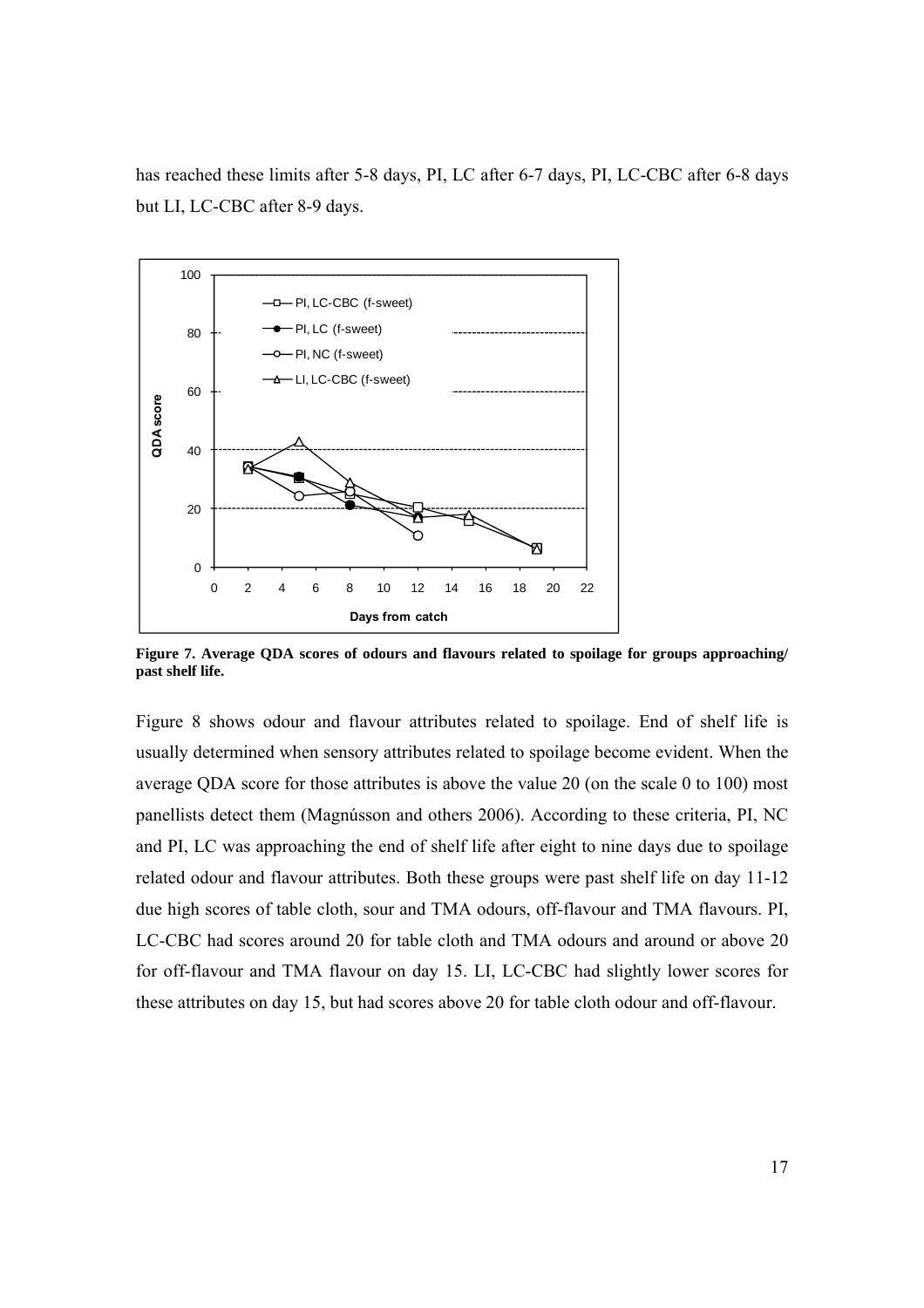

**Figure 8. Average QDA scores of odours and flavours related to spoilage for groups approaching/ past shelf life.**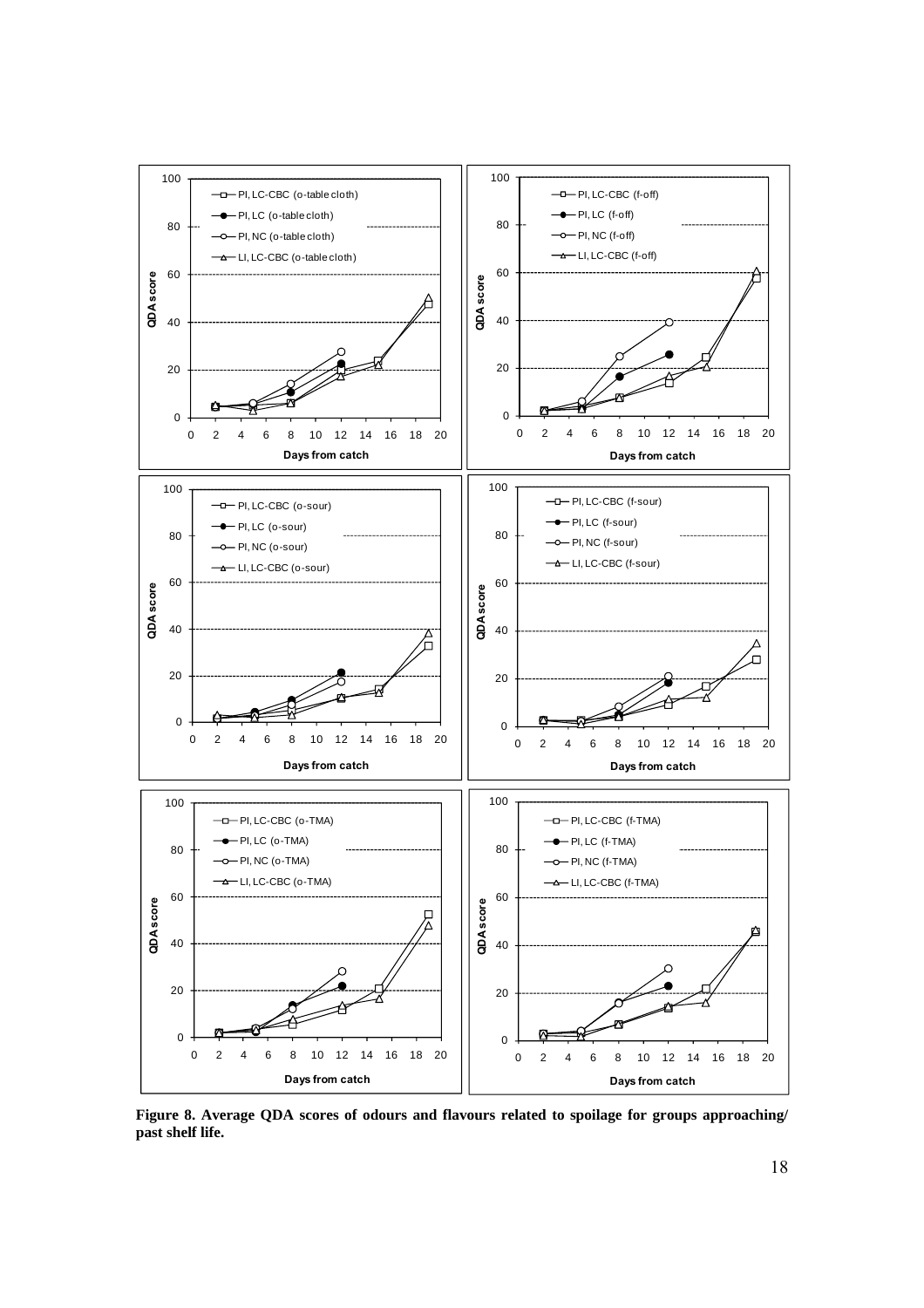A comparison of the freshness period (the end of this period is when the fish has lost the freshness characteristics and reached the neutral phase) and the maximum shelf life (the end of this period is when odour and flavour attributes related to spoilage have become evident) is shown in Table 4.

Group freshness period shelf life PI, LC-CBC 6-8 days 14-15 days PI, LC 6-7 days 9-12 days PI, NC 5-8 days 8-11 days LI, LC-CBC 8-9 days 15-16 day

**Table 4. Freshness period and maximum shelf life according to sensory evaluation** 

#### **3.3 Microbial measurements**

Results from microbial counts are shown in Figures 9 to 12. Total viable counts (TVC) on Iron agar for all experimental groups are shown in Figure 9. TVC were also done on mLH agar but results are not shown since high correlation was found between the two media ( $R^2$  =0.98). Initial counts on day 2 were around log 4-5/g. On days 8 and 12 highest counts (>1 log/g on day 8) were obtained in groups PI, LC, RTS and PI, NC, RTS or in those two groups were combined blast and contact cooling (CBC) was not applied. Thereafter, similar counts were generally obtained in all groups, being about log 8-9/g in all groups on day 19 apart from one high point for group PI, LC-CBC, -1°C. Similar growth curves were seen for the other four experimental groups, indicating no marked difference between plate or liquid ice pre-cooling and whether the fillets were kept at around -1 °C or under real temperature simulation (RTS).

Results from counts of  $H_2S$ -producing bacteria and pseudomonads are shown in Figures 10 and 11. Growth curves for these two groups were similar apart from higher initial counts of pseudomonads. As for TVC, highest counts were most often seen in experimental groups PI, LC, RTS and PI, NC, RTS were CBC cooling was not applied. This was especially noticeable on day 8.

Growth curves for *Photobacterium phosphoreum* are shown in Figure 12. Lower numbers were generally seen for *P. phosphoreum* than for other bacterial groups. The number of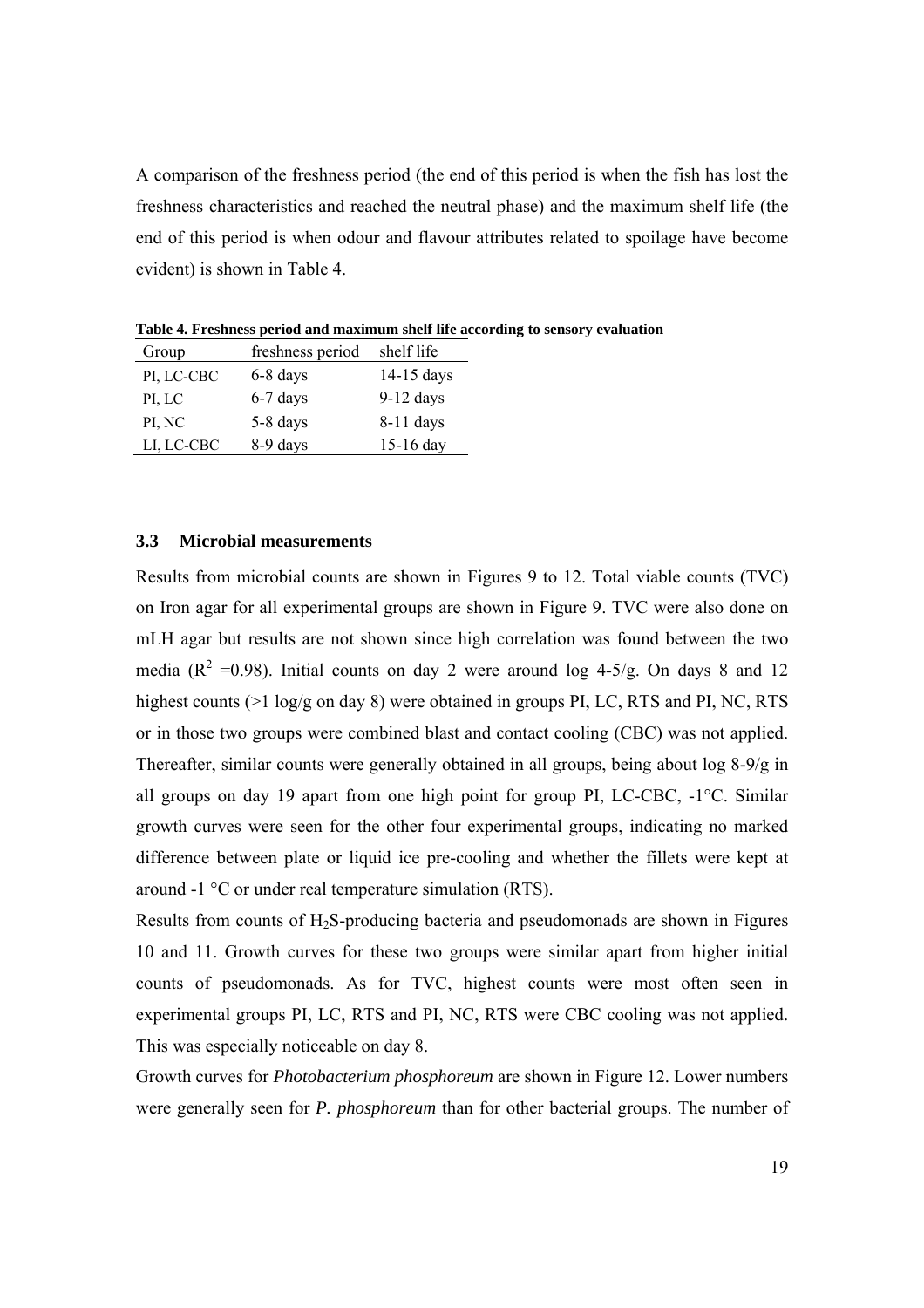this bacterium were clearly higher in the experimental groups PI, LC, RTS and PI, NC, RTS on all sampling days up to day 19. As for TVC, similar growth curves for  $H_2S$ producing bacteria, pseudomonads and *P. phosphoreum* were seen in the other four experimental groups, indicating no marked difference between plate or liquid ice precooling or whether the fillets were kept at around -1 °C or under RTS.

It is evident that the use of the combined blast and contact cooling technique during processing can lead to slower microbial growth, especially during the early stages of chilled storage, which in turn can result in extended shelf life of cod fillets.



**Figure 9. Total viable counts (TVC) on iron agar in cod fillets. Average values of duplicate samples are shown. Error bars show SD. (PI: Plate ice, LI: Liquid ice, LC: Liquid cooling, NC: No cooling, CBC: Combined blast and contact cooling, RTS: Real temperature simulation).**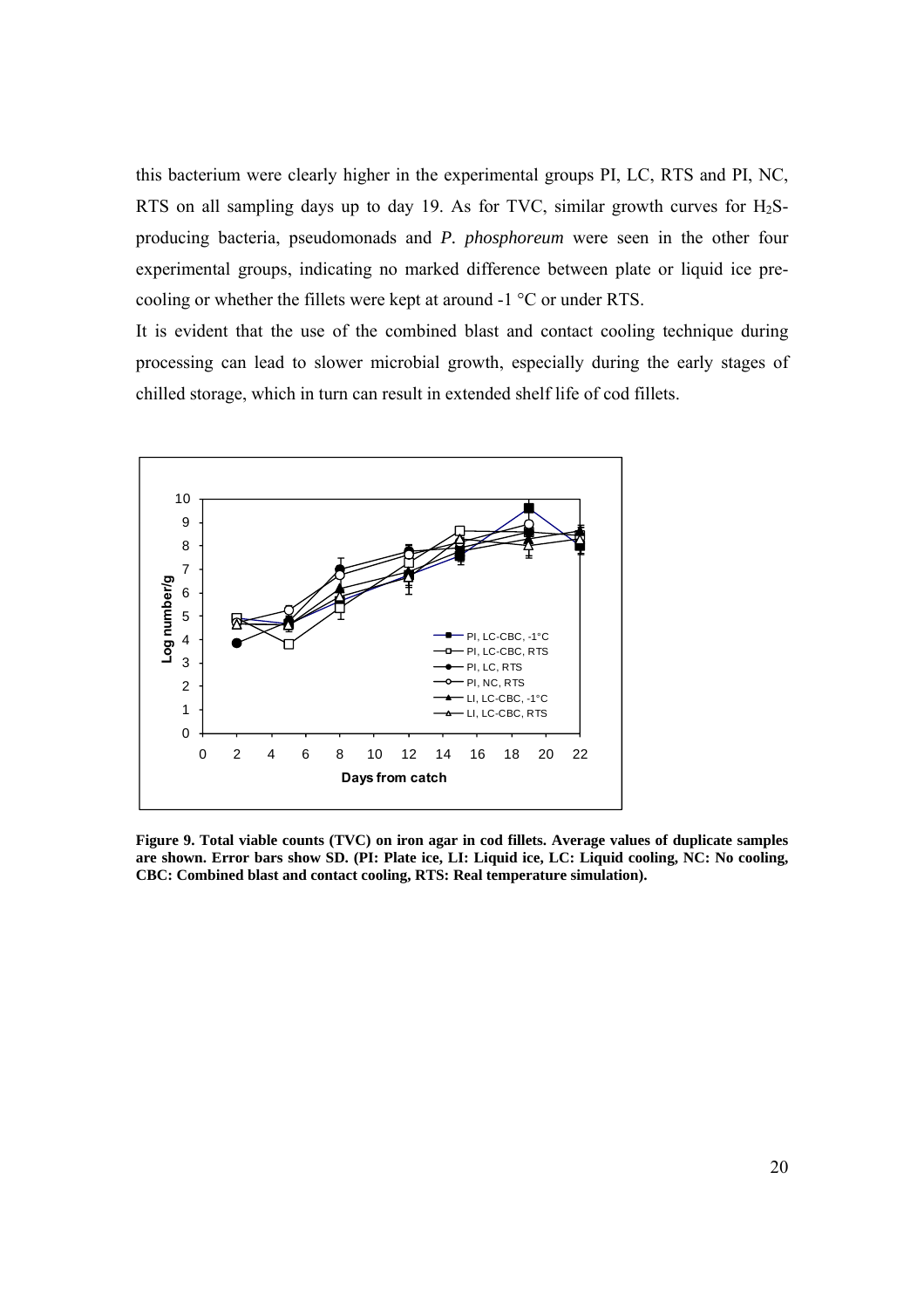

**Figure 10. Growth of H2S-producing bacteria on iron agar in cod fillets. Average values of duplicate samples are shown. Error bars show SD. (PI: Plate ice, LI: Liquid ice, LC: Liquid cooling, NC: No cooling, CBC: Combined blast and contact cooling, RTS: Real temperature simulation).** 



**Figure 11. Growth of presumptive pseudomonads in cod fillets. Average values of duplicate samples are shown. Error bars show SD. (PI: Plate ice, LI: Liquid ice, LC: Liquid cooling, NC: No cooling, CBC: Combined blast and contact cooling, RTS: Real temperature simulation).**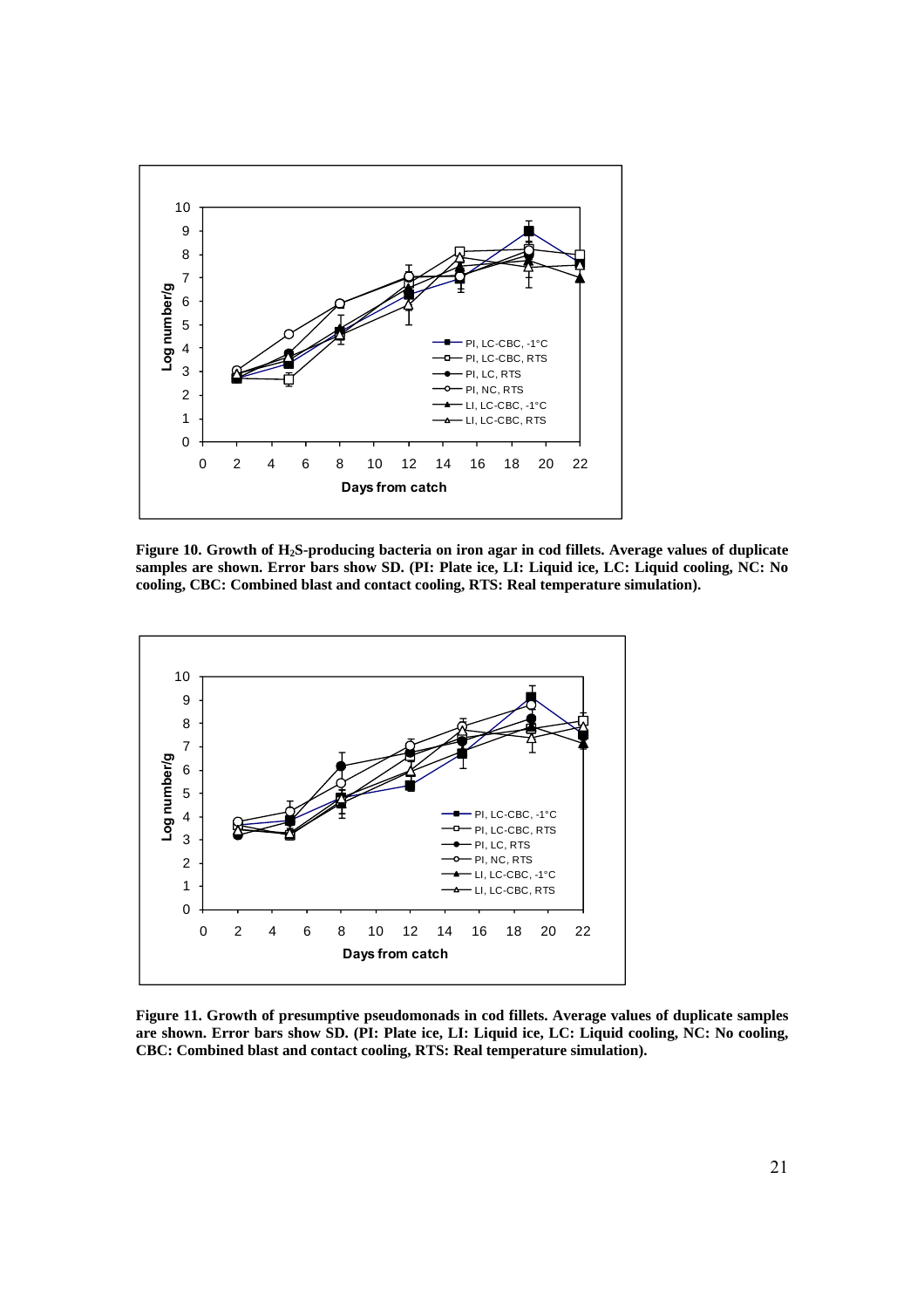

**Figure 12. Growth of** *Photobacterium phosphoreum* **in cod fillets. Average values of duplicate samples are shown. Error bars show SD. (PI: Plate ice, LI: Liquid ice, LC: Liquid cooling, NC: No cooling, CBC: Combined blast and contact cooling, RTS: Real temperature simulation).** 

#### **3.4 Quantitative PCR analysis on spoilage microbes**

The qPCR analysis was generally in good agreement with cultivation as shown in a correlation plot where all data points from the storage trial are plotted (Figure 13). The correlation and accuracy between the qPCR and the reference method was slightly better in the *Pseudomonas* assay (slope=0.9901,  $R^2=0.936$ ) than the *Photobacterium phosphoreum* assay (slope= $0.9826$ ,  $R^2 = 0.8347$ ).

The growth trend for pseudomonads was quite similar between all the test groups where the raw material contained 3.3-3.7 Log10 CFU/g and increased gradually in numbers up to 7.3-8.4 Log10 CFU/g as a result of the qPCR analysis. It showed a slight increase of pseudomonads in the non-CBC groups after 15 days of storage and slightly reduced growth in the LI, LC-CBC, RTS groups on the same storage period. These patterns were not as apparent with the cultivation (Figure 14).

For *Photobacterium phosphoreum* the qPCR analysis showed a rapid growth during the first eight days in the non-CBC groups up to 6 log bacteria/g fish and maintained this cell concentration throughout the storage. These groups showed also increased growth in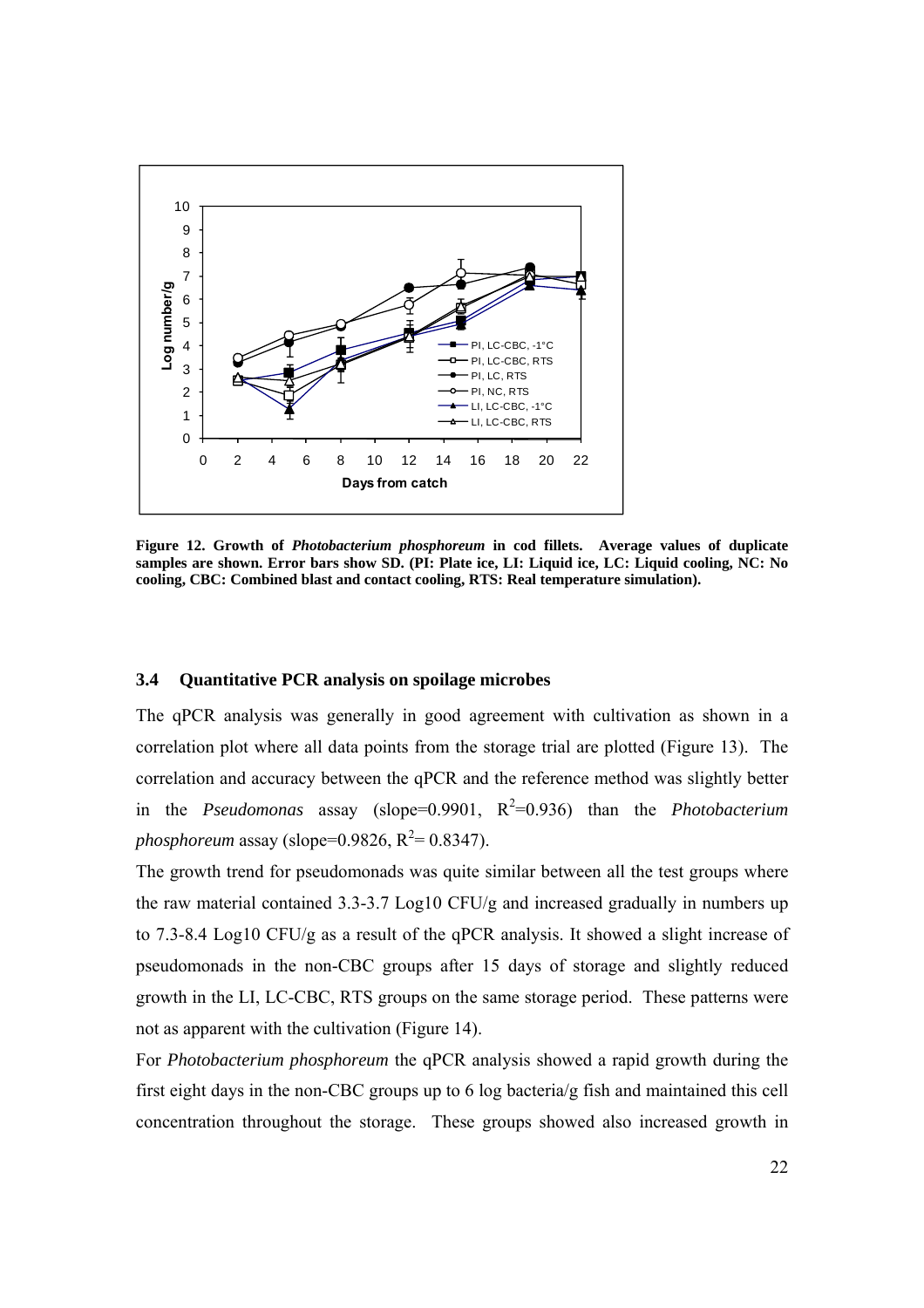comparison to other test groups with the Malthus enumeration but at reduced growth rate and did not show cell concentration of 6 log bacteria/g fish until 12-15 days of storage.

Of the CBC groups, the RTS groups showed a slightly faster *Pp* growth after 5 days of storage but up until day 12 all the CBC groups contained similar quantities of *Pp* as shown using qPCR analysis (Figure 15). After that the PI, LC-CBC, RTS showed slightly higher counts but not statistically significantly. Unfortunately, the analysis of sample PI, LC-CBS, -1<sup>o</sup>C failed on day 10 which could possibly be explained by the DNA extraction procedure which has now been optimised for increased efficiency.



**Figure 13. Correlation plot between quantification of** *Pseudomonas* **spp. (left) and** *Photobacterium phosphoreum* **(right) using qPCR and cultivation.** 



**Figure 14. Pseudomonad developments in fish fillets during storage by quantitative PCR analysis (left) and cultivation (right).**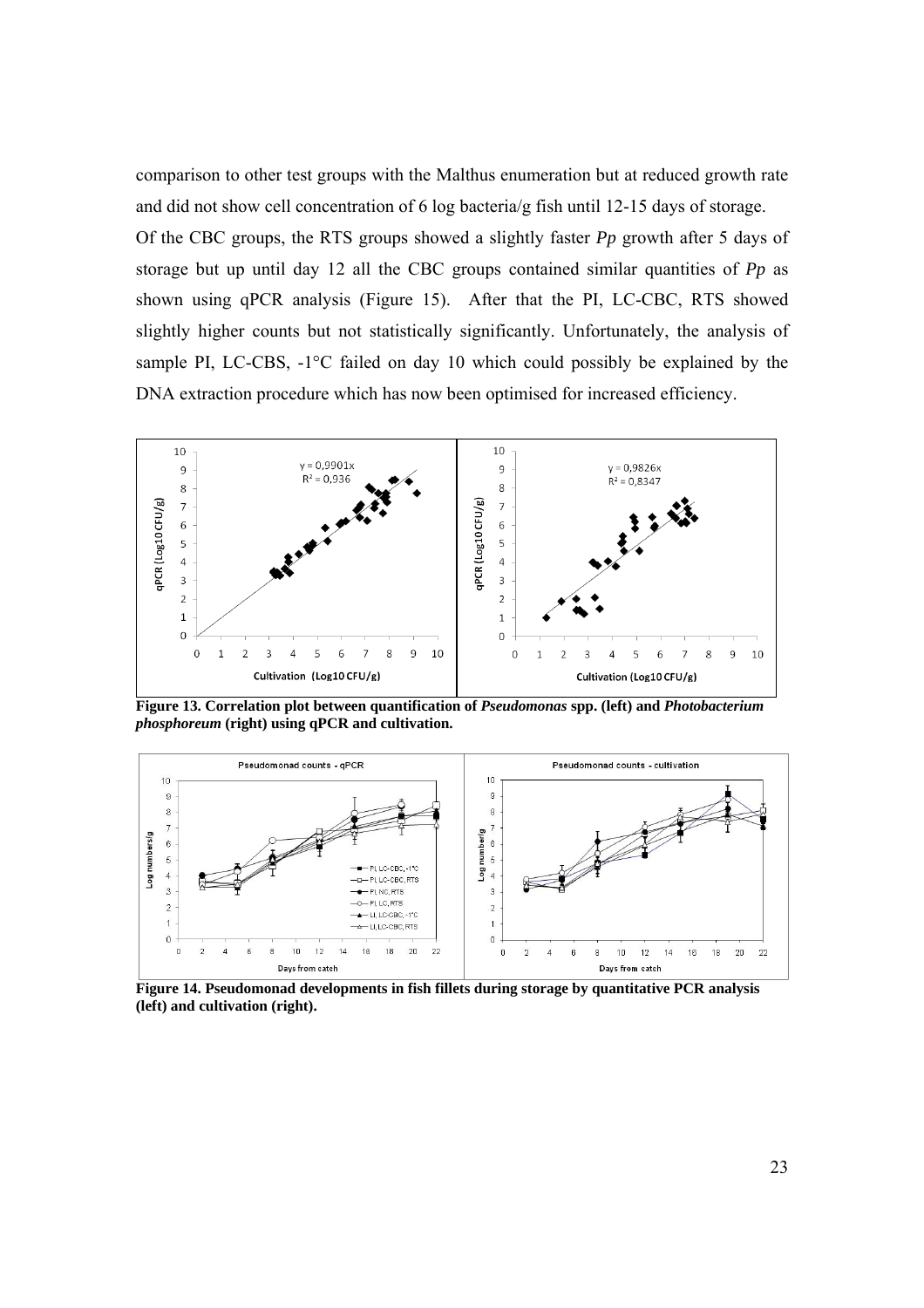

**Figure 15.** *Photobacterium phosphoreum* **developments in fish fillets during storage by quantitative PCR analysis (left) and cultivation (right).** 

#### **3.5 Chemical measurements**

#### *3.5.1 Total Volatile Base Nitrogen (TVB-N) and Trimethylamine (TMA)*

The results from TVB-N and TMA measurements are shown in Figures 16 and 17. Much higher values of TVB-N and TMA were obtained in the two groups where CBC cooling was not applied (PI, LC, RTS and PI, NC, RTS). These results are in good harmony with results from microbial counts, especially of *P. phosphoreum* and H<sub>2</sub>S-producing bacteria. *P. phosphoreum* is a very active reducer of trimethylamine oxide (TMAO) to TMA in MA-packed fish. H2S-producing bacteria, like *Shewanella putrefaciens*, can also produce TMA but to a lesser extent under MA conditions with considerable levels of carbon dioxide (Dalgaard 1995a,b). On days 12 to 19 TMA values were however somewhat higher in group PI, LC, RTS where liquid cooling was applied than in PI, NC, RTS (no cooling). Microbial counts where very similar on these days between the two groups.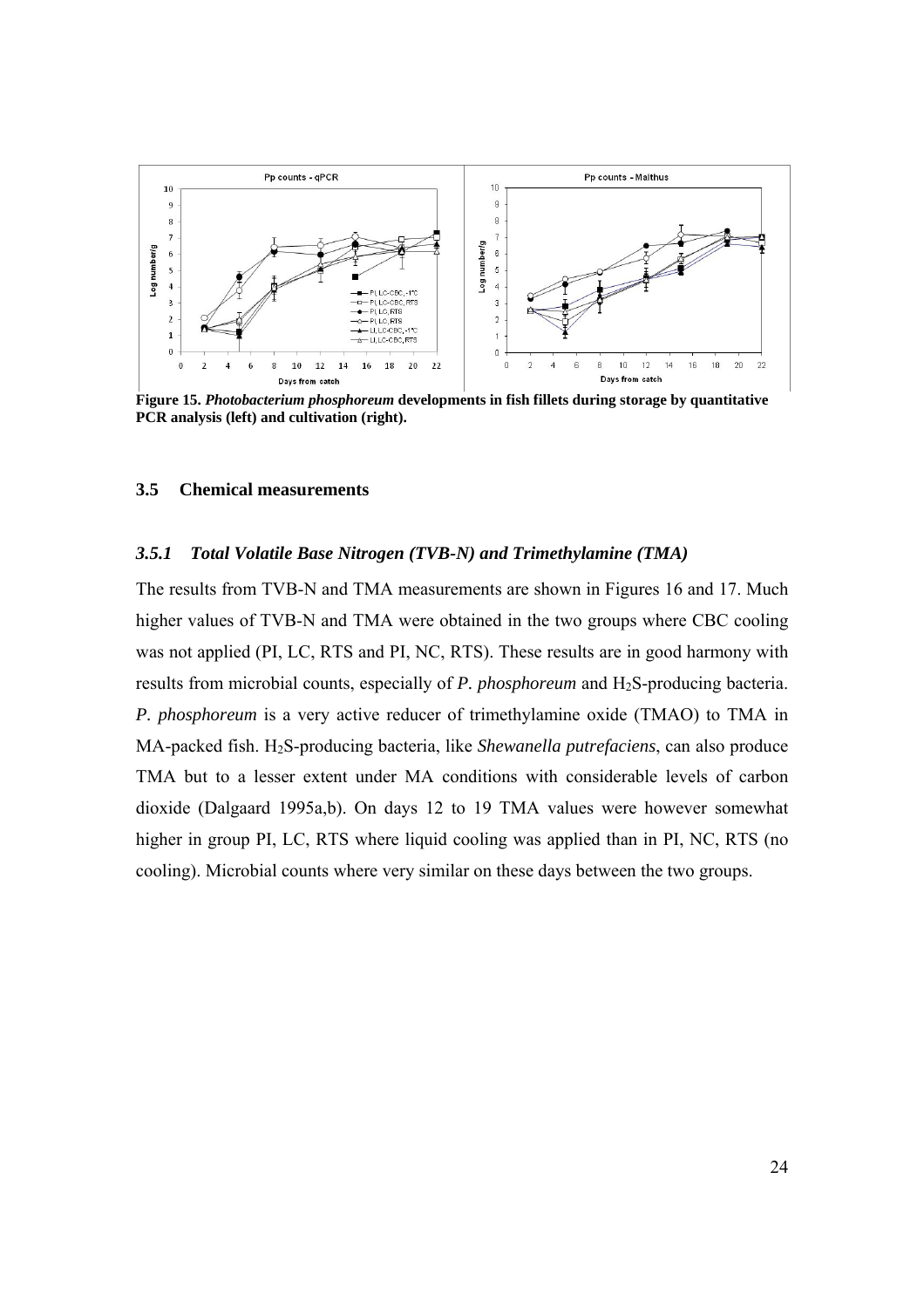

**Figure 16. Total Volatile Base Nitrogen (TVB-N) in cod fillets. (PI: Plate ice, LI: Liquid ice, LC: Liquid cooling, NC: No cooling, CBC: Combined blast and contact cooling, RTS: Real temperature simulation).** 



**Figure 17. Trimethylamine (TMA) in cod fillets. (PI: Plate ice, LI: Liquid ice, LC: Liquid cooling, NC: No cooling, CBC: Combined blast and contact cooling, RTS: Real temperature simulation).**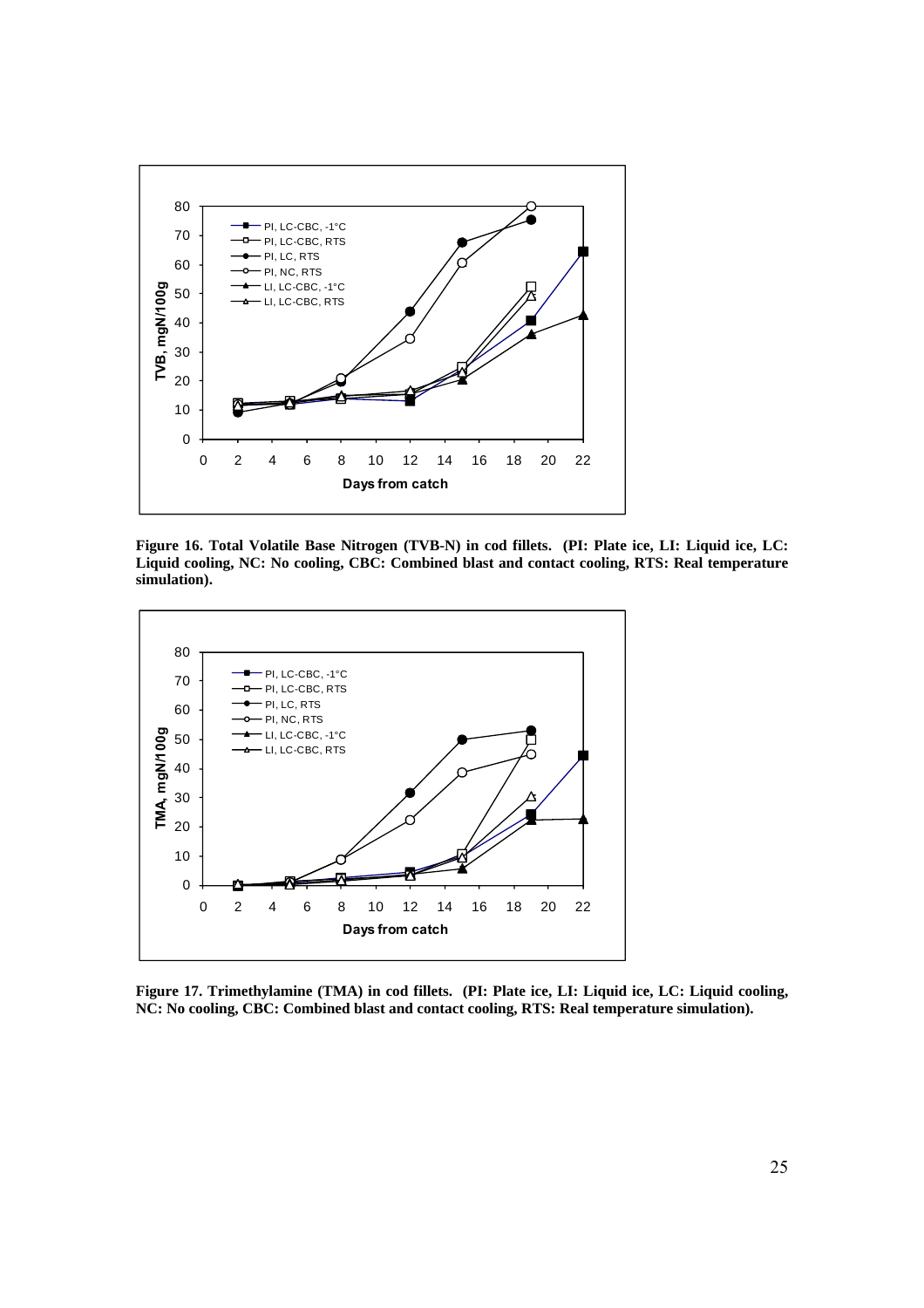#### *3.5.2 pH – measurements*



**Figure 18. Acidity (pH) in cod fillets. Average values of duplicate samples are shown. Error bars show SD. (PI: Plate ice, LI: Liquid ice, LC: Liquid cooling, NC: No cooling, CBC: Combined blast and contact cooling, RTS: Real temperature simulation).** 

Results from pH measurements are shown in Figure 18. Some increase was observed in most experimental groups over the storage period. Highest values were usually seen in the groups PI, LC, RTS and PI, NC, RTS.

#### *3.5.3 Salt content and water content*

Salt content at the day of processing (2 days post catch) was as follows: Groups A/B (PI, LC-CBC) 0.3%, group C (PI, LC) 0.4%, group D (PI, NC) 0.2% and groups E/F (LI, LC-CBC) 0.2%. Liquid cooling resulted in slight increase in salt content of the fish kept in plate ice but changes were not observed in fish kept in liquid ice.

The water content of CBC-cooled fillets was generally slightly lower than in fillets where this technique was not applied (Figure 19). The main difference between these categories was partial freezing of thin layer (1 mm) of the fillet due to contact freezing and cold air blast during the CBC-cooling. This could not be explained by differences in the cell structure according to previous studies on CBC-cooling (Martinsdóttir and others 2004).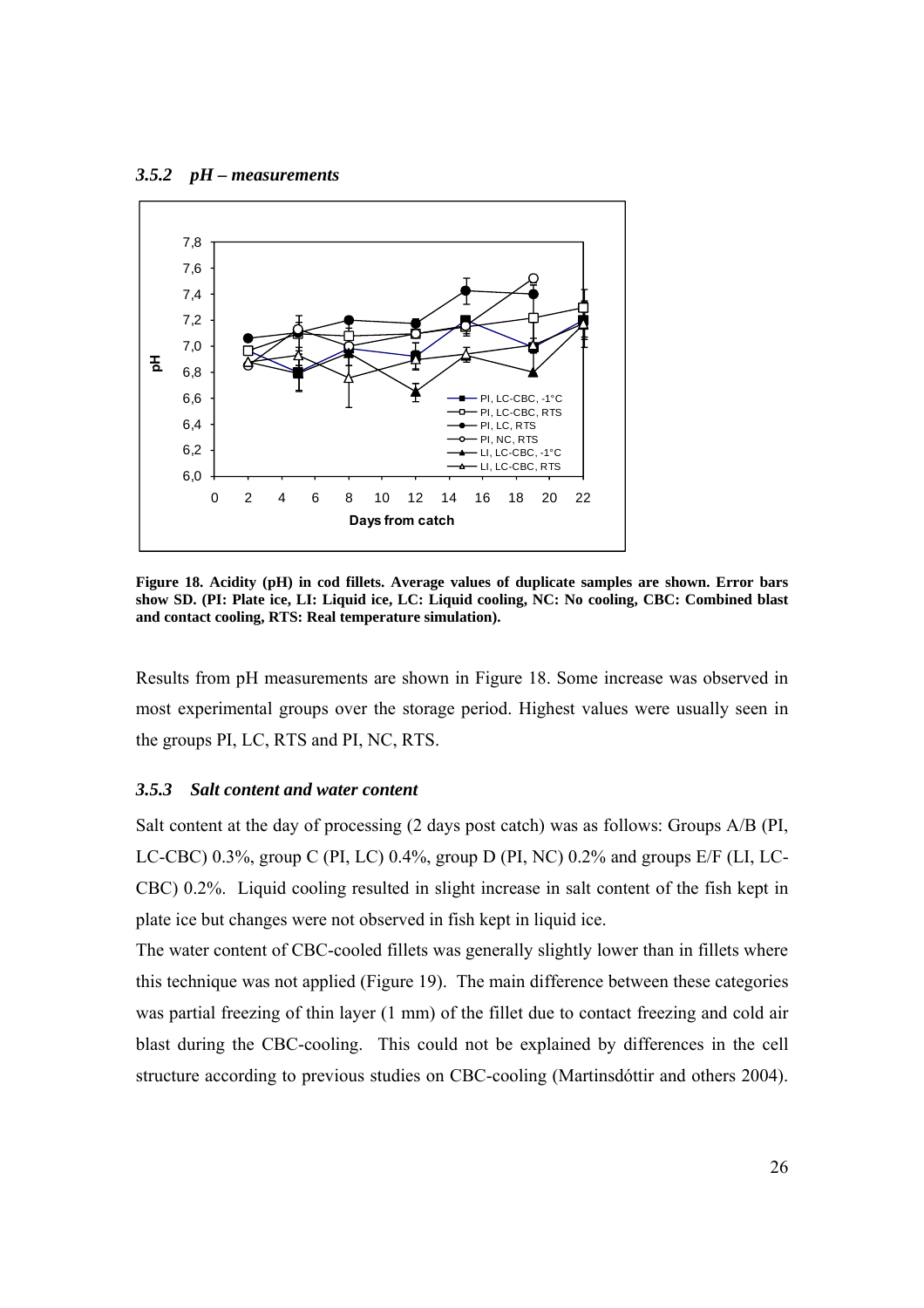No significant effect of other experimental factors; cooling technique onboard or storage time was observed.



**Figure 19. Water content in cod fillets. (PI: Plate ice, LI: Liquid ice, LC: Liquid cooling, NC: No cooling, CBC: Combined blast and contact cooling, RTS: Real temperature simulation).** 

#### **3.6 Water holding capacity (WHC)**

The water holding capacity of CBC-cooled fillets was higher on the processing day (at day 2 from catch) but decreased during storage more than in other groups (Figure 20). The fillets processed from fish stored in liquid ice after catch tended to have higher water holding capacity compared to fish stored in plate ice. During the first 2 weeks of storage temperature fluctuations reduced water holding capacity in fish that had been iced with plate ice after catch. The opposite tendency was observed in fish stored in liquid ice.



**Figure 20. Water Holding Capacity (WHC) in cod fillets. (PI: Plate ice, LI: Liquid ice, LC: Liquid cooling, NC: No cooling, CBC: Combined blast and contact cooling, RTS: Real temperature simulation).**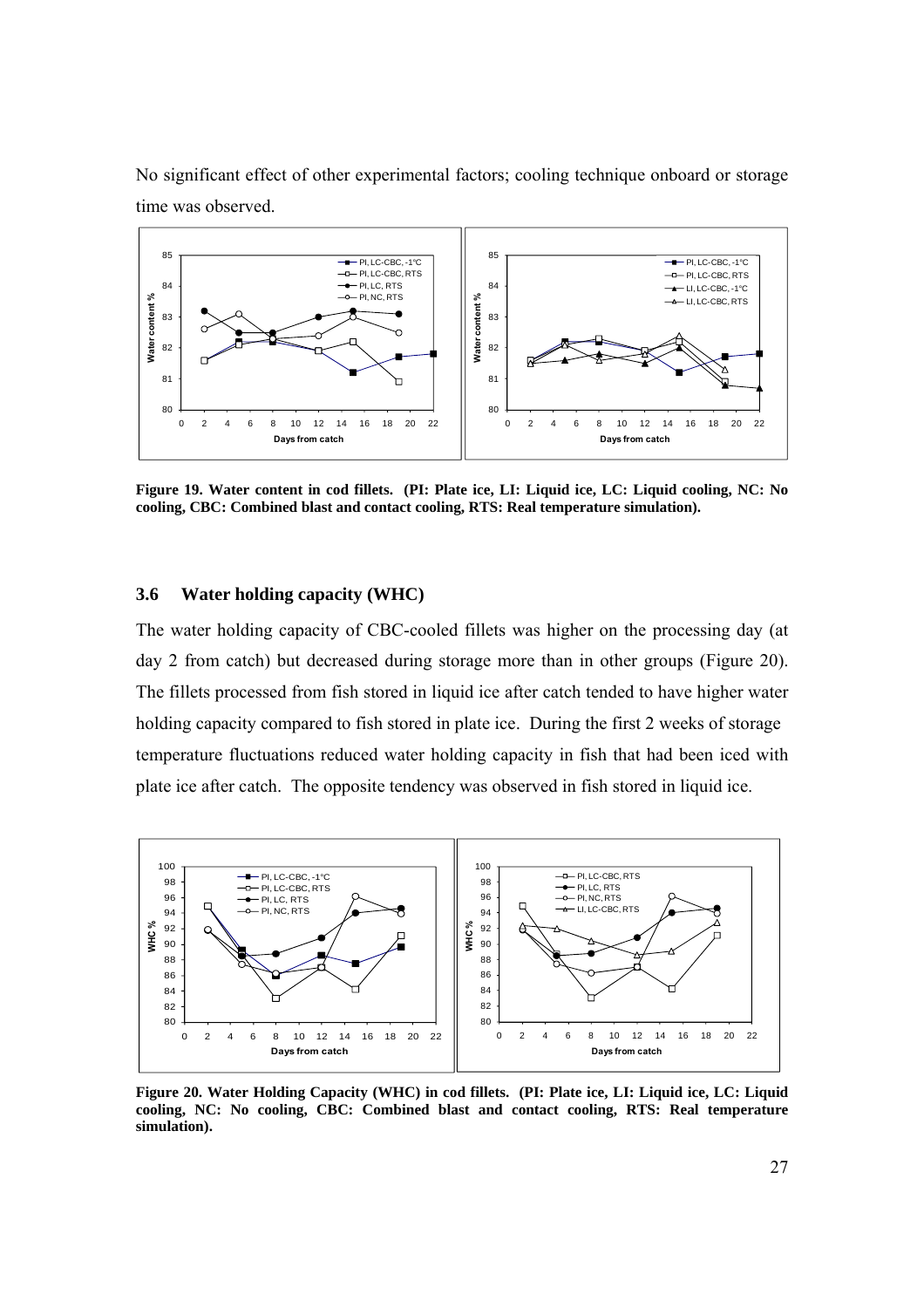The water holding capacity after 5 and 8 days was highest in fillets processed from fish stored in liquid ice (Figure 21). These results supported the sensory analysis, where this group was rated as juicier than the others.



**Figure 21. Water Holding Capacity (WHC) in cod fillets, from the same groups as used for sensory analysis. (PI: Plate ice, LI: Liquid ice, LC: Liquid cooling, NC: No cooling, CBC: Combined blast and contact cooling, RTS: Real temperature simulation).** 

#### **3.7 Drip measurements**

Drip was only measured after 8 and 15 days from catch. It was low, in the range of 0.3% to 1.8% (Figure 22). The results did not indicate effects of cooling technique on-board on the drip but it was slightly influenced by cooling during processing and storage conditions. Liquid cooling and CBC increased drip and it was higher in fillets kept at temperature fluctuations compared with steady temperature (-1°C). The increased drip with longer storage time was explained by partial degradation of the muscle during storage. The relationship between drip and water holding capacity was poor. Higher values for water holding capacity can be expected when the drip has been high, i.e. when the majority of loosely bound water has leaked out of the muscle.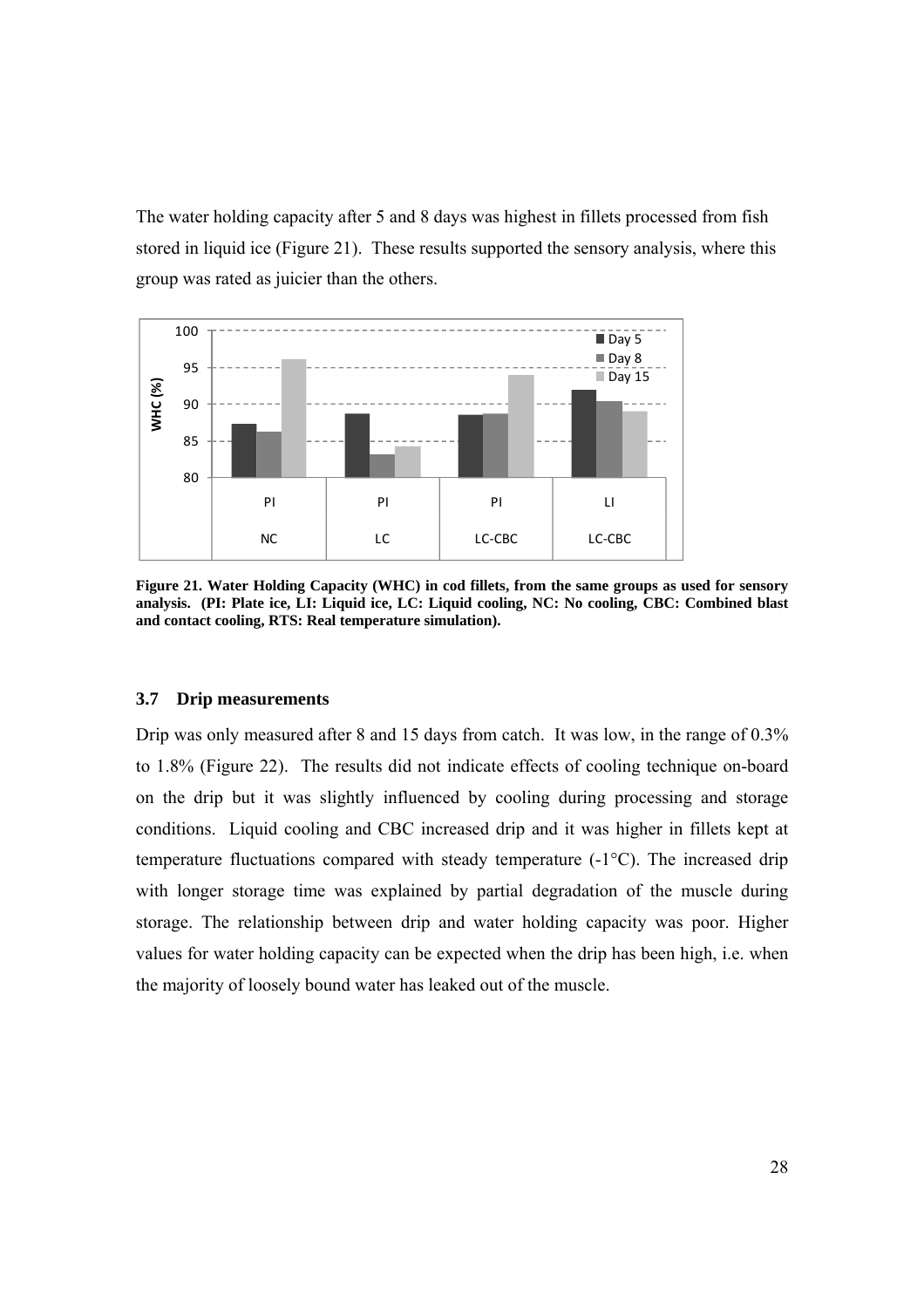

**Figure 22. Drip in cod fillets. (PI: Plate ice, LI: Liquid ice, LC: Liquid cooling, NC: No cooling, CBC: Combined blast and contact cooling, RTS: Real temperature simulation).**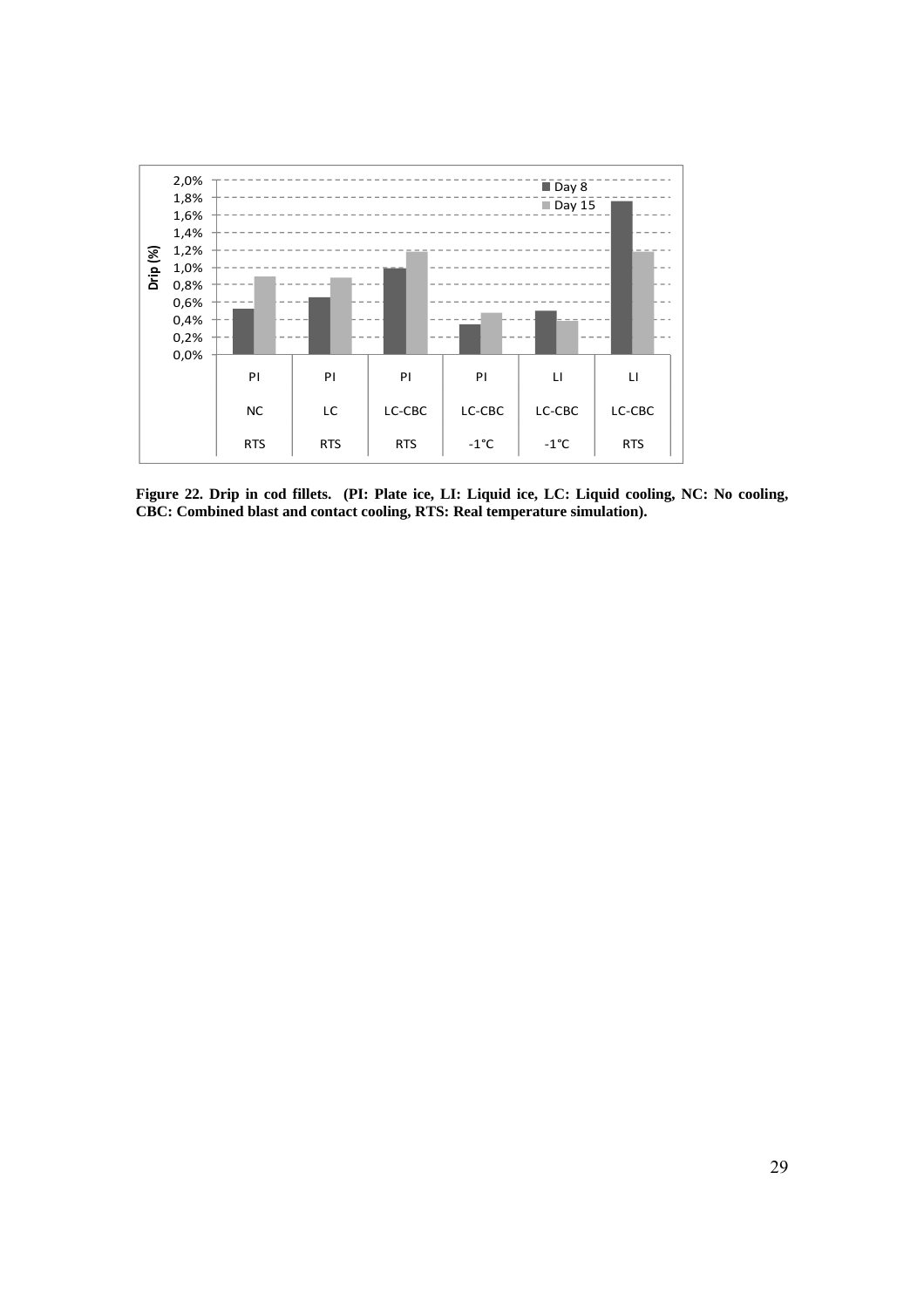## **4 CONCLUSION**

No marked difference was seen in microbial and chemical measurements whether plate ice or liquid ice was used prior to filleting but according to sensory analysis, the experimental group where liquid ice was used had one day extension in freshness and shelf life compared to the group with plate ice. Temperature was usually slightly higher in the plate ice group than the liquid ice group during storage.

According to sensory, microbiological and chemical analysis, the combined blast and contact (CBC) cooling clearly resulted in longer freshness period and shelf life extension in comparison with the two groups where this technique was not applied. Temperature was lower in the groups where CBC cooling was applied at processing during the storage period.

Similar microbial counts were found between the two experimental groups where CBC was not applied during processing (liquid cooling and no cooling). These results were in agreement with results from sensory analysis. TMA values were however higher on storage days 12 to 19 in the group with liquid cooling. Temperature measurements during storage of these two groups were very similar.

No marked difference was seen in microbial counts between groups that were stored at a constant temperature around -1 °C compared to groups where temperature fluctuations were used during early phases of storage. During the first 15 days of storage, TVB-N and TMA values were very similar for these groups. Sensory analysis was not done on the two groups kept at -1 °C.

The rapid qPCR analysis was generally in good agreement with the cultivation methods for *Pseudomonas* spp. and *Photobacterium phosphoreum.*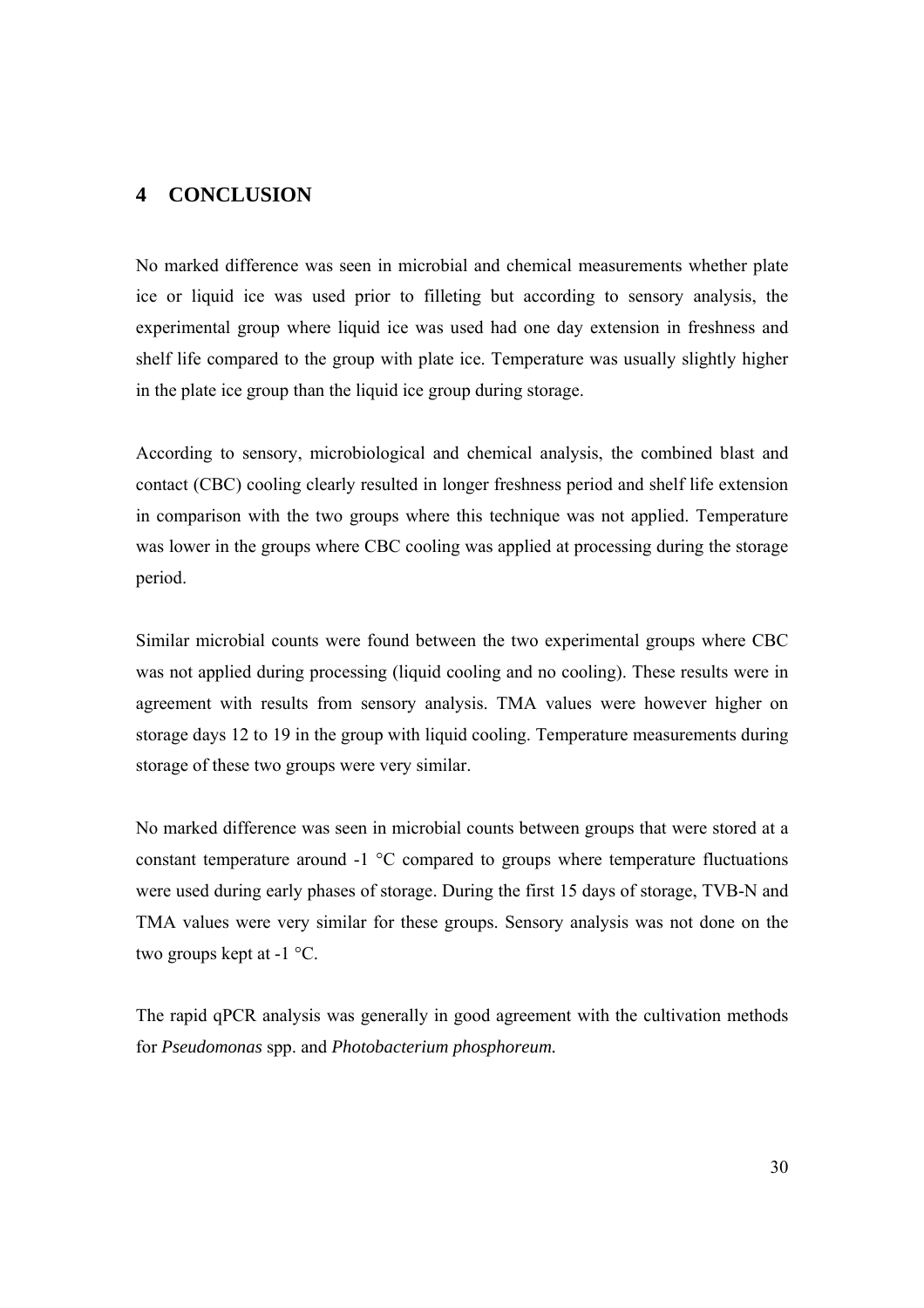# **5 ACKNOWLEDGEMENTS**

This project is a part of the research project Chill-add-on (Samþætting kælirannsókna – Kælibót) funded by the AVS research fund under the Ministry of Fisheries (project no. R 061-06), the Technology Development Fund at the Icelandic Centre for Research (project no. 061358006) and EU-funded Integrated Research Project CHILL-ON (contract FP6- 016333-2). The financing of this work is gratefully acknowledged.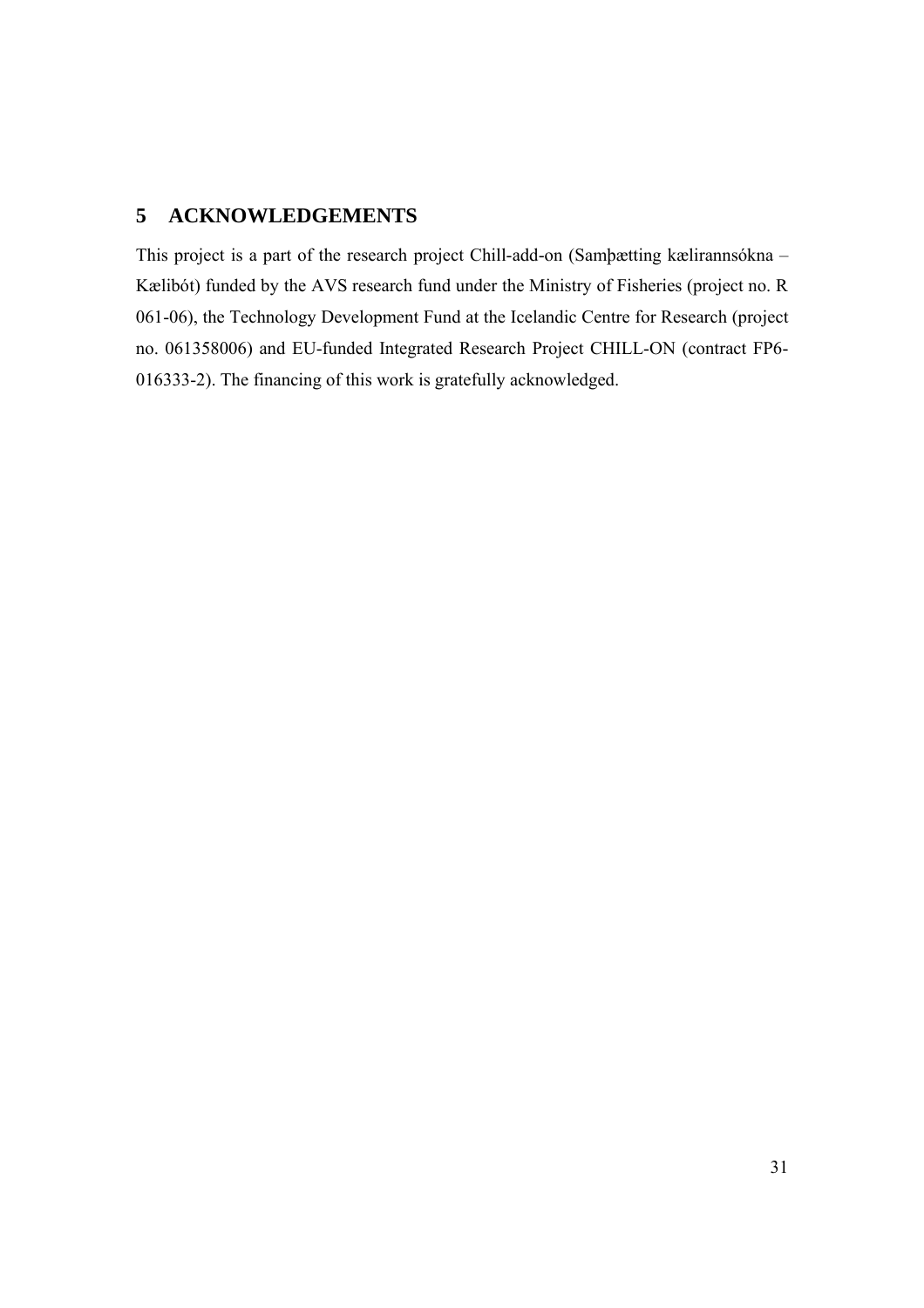#### **6 REFERENCES**

AOAC Assn. Official Analytical Chemists. 2000. Official methods of analysis. 17th ed. Washington, D.C. (no. 976.18).

Dalgaard P, Mejlholm O, Huss HH. 1996. Conductance method for quantitative determination of *Photobacterium phosphoreum* in fish products. J Appl Bacteriol 81:57-64.

Eide O, Børresen T, Ström T. 1982. Minced Fish Production From Capelin (*Mallotus villosus*). A New Method for Gutting, Skinning and Removal of Fat from Small Fatty Fish Species. J Food Sci 47:347-354.

Dalgaard P. 1995a. Modelling of microbial activity and prediction of shelf life for packed fresh fish. Int J Food Microbiol 26 (3):305-317.

Dalgaard P. 1995b. Qualitative and quantitative characterization of spoilage bacteria from packed fish. Int J Food Microbiol 26 (3):319-333.

Gram L, Trolle G, Huss HH. 1987. Detection of specific spoilage bacteria from fish stored at low (0°C) and high (20°C) temperatures. Int J Food Microbiol 4:65-72.

Magnússon H, Sveinsdóttir K, Lauzon H, Thorkelsdóttir Á, Martinsdóttir E. 2006. Keeping quality of desalted cod fillets in consumer packs. J Food Sci 71:70-76.

ISO 8586. 1993. Sensory analysis general guidance for the selection, training and monitoring of assessors. Part 1: selected assessors. Geneva, Switzerland: The International Organization for Standardization.

ISO The Intl. Organization for Standardization. 1999. Animal feeding stuffs - Determination of moisture and other volatile matter content. 6496. Genf, Switzerland.

Lauzon HL. 2003. Notkun Malthus leiðnitækni til hraðvirkra örverumælinga. IFL project report 30-03, 30p (in Icelandic).

Malle P, Tao SH. 1987. Rapid quantitative determination of trimethylamine using steam distillation. J Food Protect 50(9):756-760.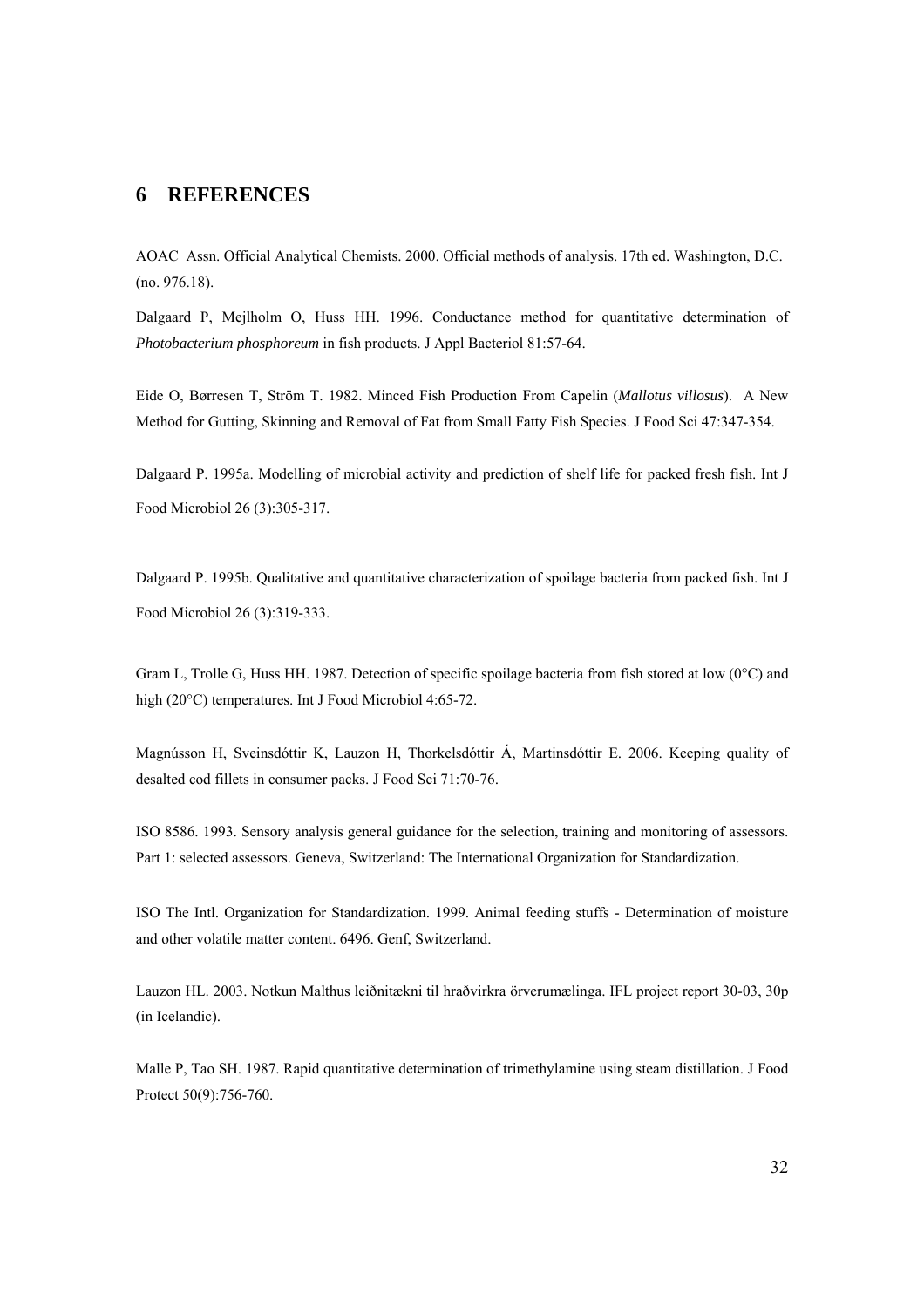Martinsdóttir E, Guðbjörnsdóttir B, Lauzon HL, Ólafsdóttir G, Þóroddsson Þ, Tryggvadóttir SV, Arnarson GÖ. 2004. Áhrif roðkælingar á gæði fiskflaka. IFL project report 03-04, 72p (in Icelandic).

Stanbridge LH, Board RG. 1994. A modification of the *Pseudomonas* selective medium, CFC, that allows differentiation between meat pseudomonads and Enterobacteriaceae. Letters in Appl Microbiol 18:327-328.

Stone H. and Sidel, J.L. 2004. Descriptive analysis. In *Sensory Evaluation Practices*, 3rd Ed. (H. Stone and J.L. Sidel, eds.) pp. 201–244, Elsevier, Amsterdam, the Netherlands.

Sveinsdóttir K, Martinsdóttir E, Green-Petersen D, Hyldig G, Schelvis R, Delahunty C. 2009. Sensory characteristics of different cod products related to consumer preferences and attitudes. Food Qual.Prefer., 20 (2), 120-132.

Thybo A, Martens M. 2000. Analysis of sensory assessors in texture profiling of potatoes by multivariate modelling. Food Qual and Pref 11(4):283-288.

van Spreekens KJA. 1974. The suitability of Long and Hammer's medium for the enumeration of more fastidious bacteria from fresh fishery products. Ant. Leeuw 25: 213-219.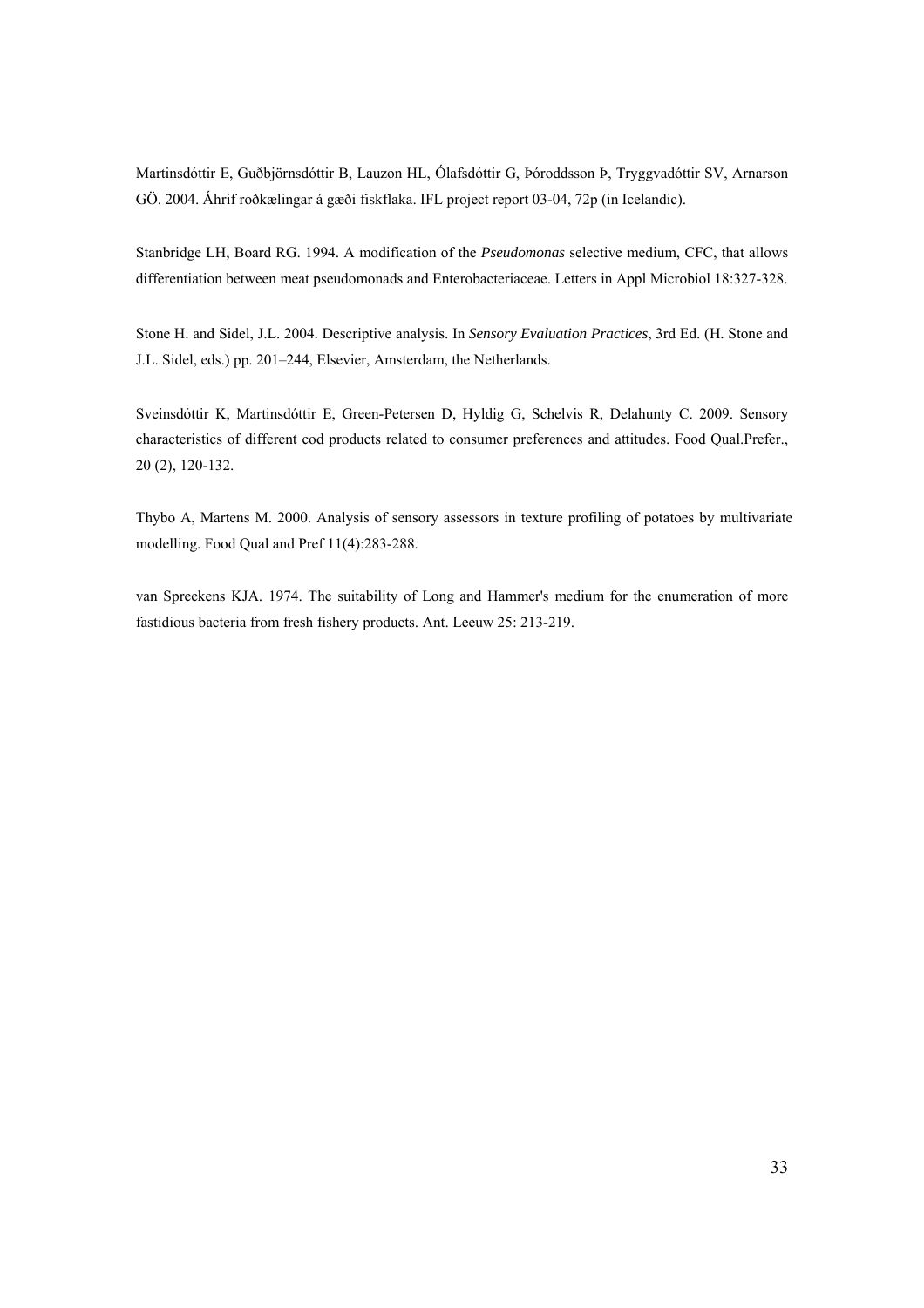# **APPENDIX 1**

| Days from             |                 |       |           |       |         |          |                |       |                 |                 |                 |
|-----------------------|-----------------|-------|-----------|-------|---------|----------|----------------|-------|-----------------|-----------------|-----------------|
| Group                 | catch           | sweet | shellfish | meat  | vanilla | potatoes | frozen         | cloth | <b>TMA</b>      | sour            | sulphur         |
|                       | <i>p-value:</i> | 0,763 | 0,279     | 0,628 | 0,638   | 0,983    | 0,139          | 0,784 | 0,927           | 0,473           | 0,814           |
| PI, LC-CBC2 (0-point) |                 | 56    | 37        | 25    | 36      | 24       | 5              | 5     | $\overline{2}$  | $\overline{2}$  | $\overline{2}$  |
| LI, LC-CBC2 (0-point) |                 | 55    | 43        | 29    | 32      | 24       | 3              | 5     | 2               | 3               | 1               |
|                       | $p-value:$      | 0,192 | 0,601     | 0,382 | 0,492   | 0,256    | 0,742          | 0,360 | 0,946           | 0.889           | 0,994           |
| PI, LC-CBC            | 5               | 47    | 34        | 18    | 32      | 30       | 2              | 5     | 3               | 3               | 1               |
| PI, LC                | 5               | 42    | 36        | 18    | 27      | 24       | $\overline{2}$ | 5     | $\overline{2}$  | 3               | 1               |
| PI, NC                | 5               | 39    | 32        | 19    | 26      | 24       | 2              | 6     | 3               | $\overline{2}$  | 1               |
| LI, LC-CBC            | 5               | 48    | 38        | 24    | 32      | 31       | $\mathbf{1}$   | 3     | 3               | $\overline{2}$  | $\mathbf{1}$    |
|                       | <i>p-value:</i> | 0,789 | 0,772     | 0,500 | 0,088   | 0,974    | 0,953          | 0,079 | 0,062           | 0,243           | 0,297           |
| PI, LC-CBC            | 8               | 35    | 30        | 22    | 31      | 30       | 5              | 6     | 5               | 5               | 4               |
| PI, LC                | 8               | 33    | 32        | 26    | 24      | 31       | 5              | 11    | 14              | 10              | 4               |
| PI, NC                | 8               | 36    | 33        | 22    | 29      | 29       | 6              | 14    | 12              | 8               | 6               |
| LI, LC-CBC            | 8               | 37    | 34        | 26    | 34      | 31       | 5              | 6     | 8               | 3               | $\overline{2}$  |
|                       | <i>p-value:</i> | 0,204 | 0,874     | 0,992 | 0,624   | 0,725    | 0,363          | 0,145 | 0,001           | 0,008           | 0,013           |
| PI, LC-CBC            | 12              | 28    | 20        | 16    | 26      | 27       | 5              | 20    | $12^{b}$        | $10^{b}$        | 8 <sup>b</sup>  |
| PI, LC                | 12              | 21    | 19        | 16    | 21      | 29       | 6              | 23    | 22              | 21 <sup>a</sup> | 8 <sup>b</sup>  |
| PI, NC                | 12              | 22    | 20        | 15    | 22      | 32       | 7              | 28    | 28 <sup>a</sup> | 17              | 14 <sup>a</sup> |
| LI, LC-CBC            | 12              | 26    | 21        | 15    | 25      | 28       | 6              | 17    | 14 <sup>b</sup> | $11^{b}$        | 7 <sup>b</sup>  |
|                       | <i>p-value:</i> | 0,617 | 0,243     | 0,433 | 0,417   | 0,812    | 0,910          | 0,779 | 0,368           | 0,687           | 0.855           |
| PI, LC-CBC            | 15              | 24    | 17        | 15    | 20      | 30       | 7              | 24    | 21              | 14              | 9               |
| LI, LC-CBC            | 15              | 26    | 21        | 18    | 24      | 29       | $\tau$         | 22    | 17              | 13              | 9               |
|                       | <i>p-value:</i> | 0,913 | 0,900     | 0,603 | 0,862   | 0,597    | 0,785          | 0,730 | 0,559           | 0,484           | 0,507           |
| PI, LC-CBC            | 19              | 11    | 14        | 14    | 14      | 25       | 9              | 48    | 53              | 33              | 27              |
| LI, LC-CBC            | 19              | 10    | 15        | 12    | 13      | 22       | 8              | 50    | 48              | 38              | 31              |

**Table 3 a. Average sensory scores (QDA scale 0-100%) for odour attributes. Different superscript letters show significant differences within a row (between groups within a storage day).**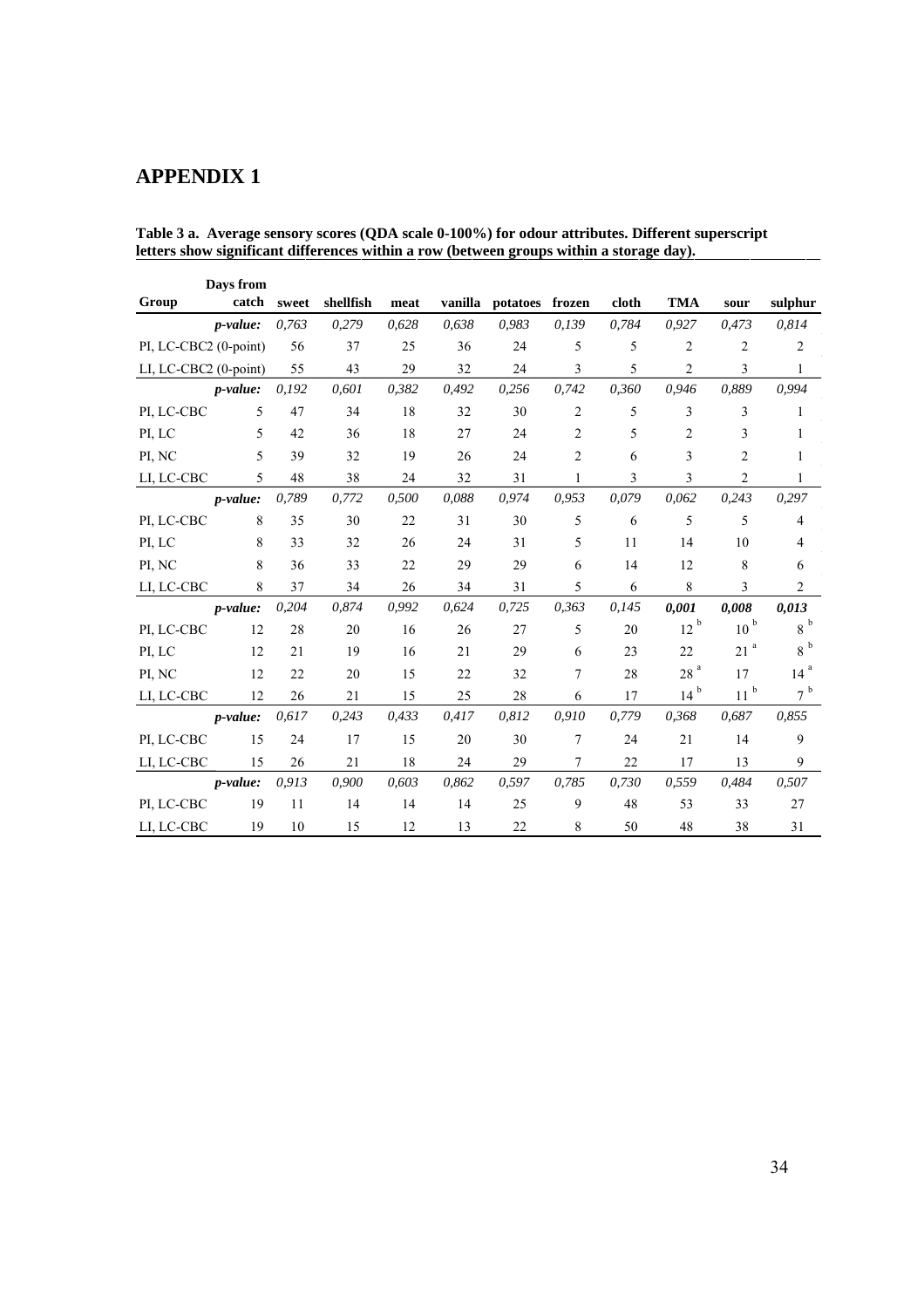|                       | рауѕ п'ош        |                 |                 |                 |
|-----------------------|------------------|-----------------|-----------------|-----------------|
| Group                 | catch            | dark            | heterog.        | prec.           |
|                       | p-value:         | 0,663           | 0,494           | 0,665           |
| PI, LC-CBC2 (0-point) |                  | 14              | 15              | 17              |
| LI, LC-CBC2 (0-point) |                  | 16              | 17              | 18              |
|                       | p-value:         | 0,016           | 0,079           | 0,000           |
| PI, LC-CBC            | 5                | 25 <sup>a</sup> | 21              | $24^{\circ}$    |
| PI, LC                | 5                | a<br>21         | 15              | 19 <sup>b</sup> |
| PI, NC                | 5                | 23 <sup>a</sup> | 22              | 23 <sup>b</sup> |
| LI, LC-CBC            | 5                |                 | 17              | a<br>41         |
|                       | p-value:         | 0,000           | 0,000           | 0,220           |
| PI, LC-CBC            | 8                | 23 <sup>b</sup> | 23 <sup>b</sup> | 23              |
| PI, LC                | 8                | 35 <sup>a</sup> | 32 <sup>a</sup> | 21              |
| PI, NC                | 8                | 35 <sup>a</sup> | 37 <sup>a</sup> | 26              |
| LI, LC-CBC            | 8                | 19 <sup>b</sup> | $22^{\text{b}}$ | 30              |
|                       | <i>p</i> -value: | 0,038           | 0,655           | 0,034           |
| PI, LC-CBC            | 12               | 24              | 26              | 23              |
| PI, LC                | 12               | 28              | 30              | 30 <sup>a</sup> |
| PI, NC                | 12               | 29              | 28              | 20 <sup>b</sup> |
| LI, LC-CBC            | 12               | 21              | 27              | 25              |
|                       | <i>p</i> -value: | 0,352           | 0,825           | 0,660           |
| PI, LC-CBC            | 15               | 29              |                 | 34              |
| LI, LC-CBC            | 15               | 26              | 30              | 33              |
|                       | p-value:         | 0,220           | 0,027           | 0,098           |
| PI, LC-CBC            | 19               | 26              | $24^{\circ}$    | 31              |
| LI, LC-CBC            | 19               | 30              | 31 <sup>a</sup> | 37              |

**Table 3 b. Average sensory scores (QDA scale 0-100%) for appearance attributes. Different superscript letters show significant differences within a row (between groups within a storage day). Days from**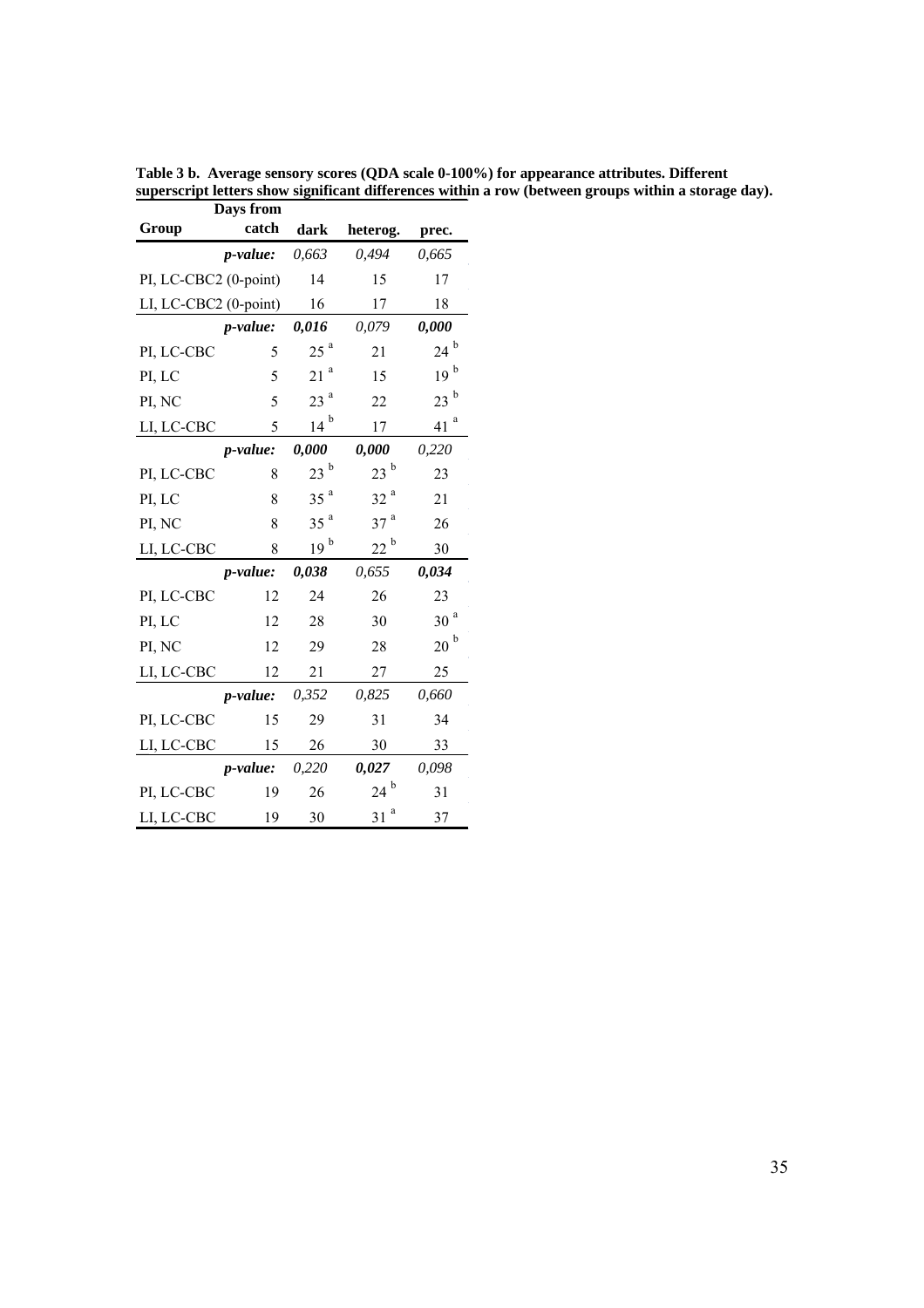| Group                  | $\boldsymbol{\nu}$ uyo n<br>catch | salt            | metallic | sweet         | meat            | frozen           | pungent        | sour              | <b>TMA</b>      | off             |
|------------------------|-----------------------------------|-----------------|----------|---------------|-----------------|------------------|----------------|-------------------|-----------------|-----------------|
|                        | <i>p</i> -value:                  | 0,778           | 0,457    | 0,883         | 0,993           | 0,621            | 0,803          | 0,927             | 0,809           | 0,965           |
| PI, LC-CBC 2 (0-point) |                                   | 8               | 37       | 34            | 30              | 5                | $\overline{4}$ | 3                 | 3               | $\sqrt{2}$      |
| LI, LC-CBC 2 (0-point) |                                   | 9               | 41       | 34            | 30              | $\overline{4}$   | $\overline{4}$ | 3                 | $\overline{c}$  | $\overline{2}$  |
|                        | <i>p</i> -value:                  | 0.026           | 0,104    | 0,014         | 0,033           | 0,432            | 0,757          | 0,984             | 0,819           | 0,851           |
| PI, LC-CBC             | 5                                 | 12 <sup>a</sup> | 27       | $31^{b}$      | 21              | 3                | $\overline{2}$ | $\overline{2}$    | 3               | $\overline{4}$  |
| PI, LC                 | 5                                 | 10              | 32       | 31            | 18              | $\overline{2}$   | $\overline{4}$ | 2                 | 4               | 3               |
| PI, NC                 | 5                                 | $6^{b}$         | 30       | 24h           | 15 <sup>b</sup> | $\overline{4}$   | 6              | $\overline{2}$    | 4               | 6               |
| LI, LC-CBC             | 5                                 | 13 <sup>a</sup> | 40       | 43 $a$        | 29 <sup>a</sup> | $\overline{2}$   | $\overline{4}$ | $\mathbf{1}$      | $\overline{c}$  | 3               |
|                        | <i>p</i> -value:                  | 0,127           | 0,858    | 0,321         | 0,051           | 0,026            | 0,072          | 0,535             | 0,034           | 0,001           |
| PI, LC-CBC             | 8                                 | 10              | 25       | 25            | 17              | $5^{\circ}$      | 9              | $\overline{4}$    | $\overline{7}$  | $\,$ 8 $\,$     |
| PI, LC                 | 8                                 | 9               | 24       | 21            | 17              | $5^{b}$          | 10             | 5                 | 16              | 17              |
| PI, NC                 | 8                                 | 8               | 27       | 26            | 19              | $8\,$ $^{\rm a}$ | 18             | 8                 | 15 <sup>a</sup> | 25 <sup>a</sup> |
| LI, LC-CBC             | 8                                 | 11              | 25       | 29            | 24              | $5^{\ b}$        | $\overline{7}$ | $\overline{4}$    | $7^{\circ}$     | $8^{b}$         |
|                        | <i>p</i> -value:                  | 0.430           | 0,076    | 0,031         | 0,734           | 0,075            | 0,159          | 0,015             | 0,000           | 0,000           |
| PI, LC-CBC             | 12                                | 9               | 21       | $20~^{\rm a}$ | 15              | 5                | 10             | 9 <sup>b</sup>    | $14^{b}$        | $14^{b}$        |
| PI, LC                 | 12                                | 10              | 17       | 17            | 15              | $\overline{7}$   | 15             | 18                | 23              | 26 <sup>b</sup> |
| PI, NC                 | 12                                | $\overline{7}$  | 13       | $11^{b}$      | 12              | 8                | 16             | $21$ <sup>a</sup> | $30\ ^a$        | 39 <sup>a</sup> |
| LI, LC-CBC             | 12                                | 8               | 20       | 17            | 15              | 5                | 11             | 11                | 15 <sup>b</sup> | 17 <sup>b</sup> |
|                        | <i>p</i> -value:                  | 0,632           | 0,689    | 0,600         | 0,809           | 0.915            | 0,081          | 0,233             | 0,190           | 0,502           |
| PI, LC-CBC             | 15                                | 10              | 16       | 16            | 16              | 6                | 16             | 17                | 22              | 25              |
| LI, LC-CBC             | 15                                | 9               | 17       | 18            | 17              | 6                | 11             | 12                | 16              | 21              |
|                        | <i>p-value:</i>                   | 0,135           | 0,589    | 0,841         | 0,515           | 0,732            | 0,676          | 0,395             | 0,990           | 0,827           |
| PI, LC-CBC             | 19                                | 8               | $\tau$   | 6             | 9               | $\overline{7}$   | 23             | 28                | 46              | 58              |
| LI, LC-CBC             | 19                                | 6               | $\,8\,$  | 6             | 13              | 8                | 26             | 35                | 46              | 61              |

**Table 3 c. Average sensory scores (QDA scale 0-100%) for flavour attributes. Different superscript letters show significant differences within a row (between groups within a storage day). Days from**